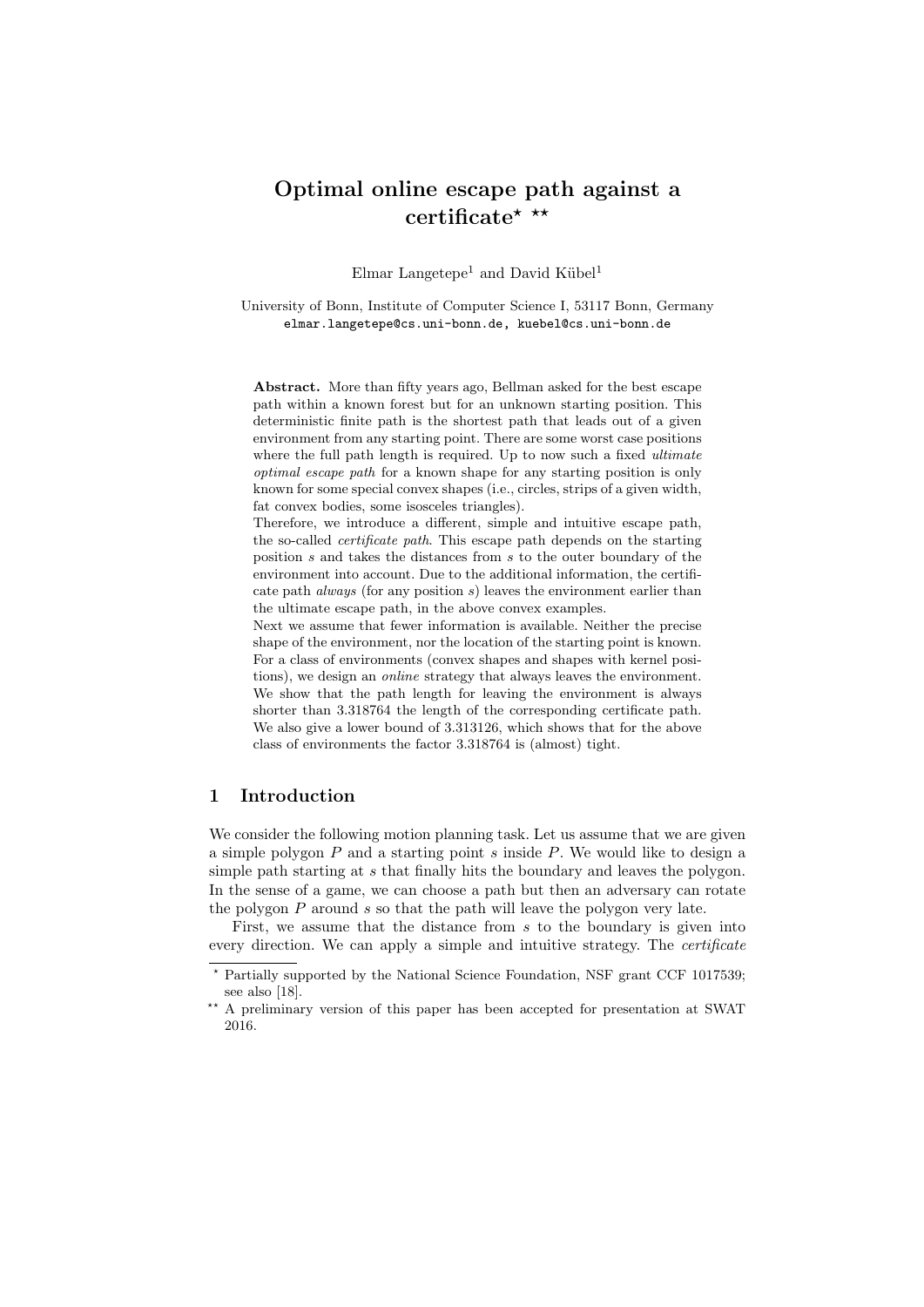path is the best combination of a line segment l and an arc of length  $l\alpha$  along the circle of radius  $l$  around the starting point. So this path simply checks an angular portion of the environment for a distance l. For a given starting point the certificate path is the best (shortest) such path that guarantees to hit the boundary. Altogether the certificate path is a very simple escape path for given s and  $P$  (if an adversary can only rotate  $P$  around s).

In turn, for any given unknown starting position s inside an unknown polygon, we would like to design an online strategy (based on fewer information) that is never much worse than the length of the above certificate path. In this paper, we show that for a class of environments, there is a spiral strategy that leaves any such polygon and approximates the length of the certificate path within a ratio of 3.318674. We also prove that this is an (almost) tight bound. There is no other strategy that always attains a better ratio against the length of the certificate path.

This optimal online approximation is restricted to the following class of environments. We assume that in any direction from the unknown starting point only one boundary point exists. The distance to the boundary points still remains unknown. This subsumes any unknown convex environment (for any unknown starting position) and also unknown star-shaped environments (for any unknown starting point inside the kernel). The motivation of comparing an online escape path for special polygons (star-shaped) and special starting positions (inside the kernel) with a path that is computed with some additional but not complete information (certificate path) stems from the following observation.

For a known polygonal shape and an unknown starting point, it is possible to define an *ultimate optimal escape path*. This path will lead out of the environment for any starting point and any rotation of the polygon. The ultimate optimal escape path is the shortest finite path with this property. The clue is that only the polygon is known but neither the starting position, nor the rotation around the starting position. The path is motivated by the situation of swimming in the fog in a pool of known shape. As it is foggy, the starting point and the rotation around the starting point is not known. Unfortunately, ultimate optimal escape paths have been found only for a few special convex shapes (circles, strips of given width, fat convex bodies, isosceles triangles, . . .). It is unrealistic to think that such paths will be found for more complicated convex or star-shaped environments.

Fortunately, for the few cases where an ultimate optimal escape path is known, the certificate path is not only a good approximation. We can even show that the certificate path *beats* the ultimate escape paths for *any* starting point in these examples. Therefore, we are convinced that the certificate path can serve as a substitute for the unknown ultimate optimal escape path in the restricted cases.

The paper is organized as follows. In the next section we present related work. The certificate path is introduced and defined in Section [3.](#page-3-0) Different justification for the measure is discussed in Section [3.2.](#page-6-0) Finally, in Section [4,](#page-12-0) we present and analyse a strategy with path length not larger than 3.318674 times the length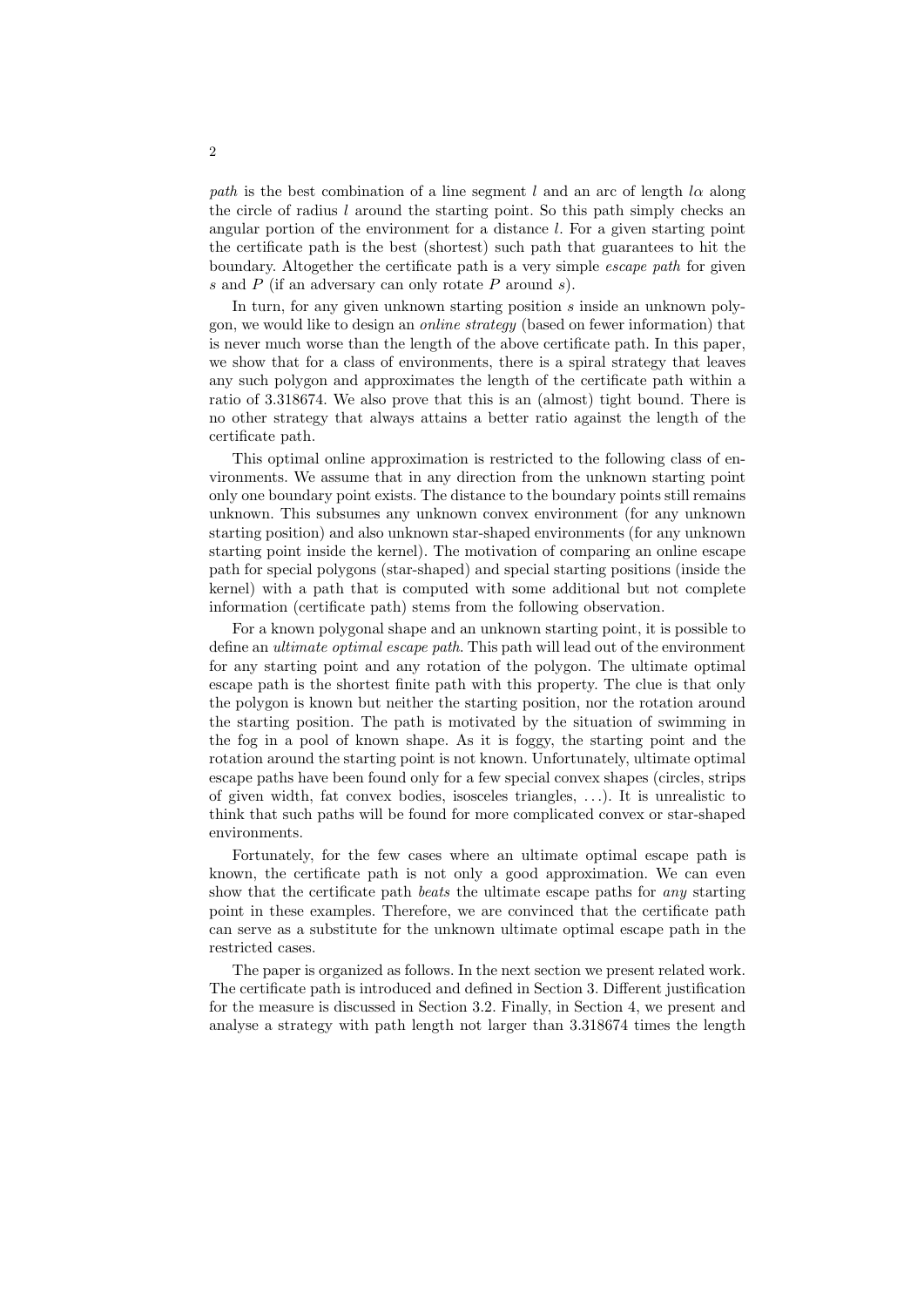of the certificate path. The strategy is a logarithmic spiral attained by keeping aware of two extremes of the certificate. Optimizing the spiral for two extremes is also different from classical logarithmic spiral constructions where we normally optimize against a single distance (shortest path). In Section [5,](#page-15-0) we present a general lower bound which proves that the given strategy is almost optimal for the restricted cases. No other strategy will have a better ratio than 3.313126 against the length of the certificate path. Proving lower bounds is a tedious task, the construction and the analysis might be interesting in its own right.

## 2 Related work

The Swimming-in-the-fog problem is a game where two players, a searcher and a hider, compete with each other. The searcher tries to reach the boundary of a known shape from its starting point along a single finite path, while the hider can rotate and translate the environment so that the path of the searcher will cross the boundary as late as possible. For a given shape, the shortest finite path that always leads out of the given environment can be denoted as an ultimate optimal escape path as mentioned before.

Since the first work by Koopman in 1946, search games have been studied in many variations in the last 60 years. The book by Gal [\[14\]](#page-23-1) and the reissue by Alpern and Gal [\[1\]](#page-22-0) gives a comprehensive overview of such search game problems, also for unknown environments.

The above problem goes at least back to 1956 and to Bellman [\[3\]](#page-22-1), who similarly asked for the shortest escape path within a known forest but for an unknown starting point. Since then, the problem has attracted a lot of attention. Unfortunately until today, the problem could be solved only for very special convex environments (circles, strips of given width, rectangles, fat convex bodies, isosceles triangles); see for example the monograph of Finch and Wetzel [\[10\]](#page-23-2).

For circles and fat convex bodies, it was shown that the diameter is the ultimate optimal escape path; see Finch and Wetzel [\[10\]](#page-23-2). For the infinite strip of width l, the ultimate optimal escape path is due to Zalgaller  $[26,27]$  $[26,27]$ . For the simple equilateral triangle of side length 1, the zig-zag path of Besicovitch [\[4\]](#page-22-2) of length  $\approx 0.981981$  is optimal; see also [\[6\]](#page-22-3). Furthermore, in 1961 Gluss [\[15\]](#page-23-5) introduced the problem of searching for a circle  $C$  of given radius  $s$  and given distance r away from the start A. Two different cases can be considered, either A is inside C or not. Interestingly, in the latter case and for  $s = 1$  a certificate path with length  $l = r$  and an arc of length  $2\pi \cdot l$  is the best one can do.

It is unrealistic to think that such ultimate optimal escape paths will be found for more complicated environments. As an alternative, we introduced a simple and natural *certificate path* for a known environment and a given starting point s. It is computed individually for any starting point and takes the distance distribution from s to the boundary into account. Fortunately, for the cases where ultimate optimal escape paths are known, they are always outperformed by the certificate path for any possible starting point. This means we can prove that the certificate path always leaves the environment earlier.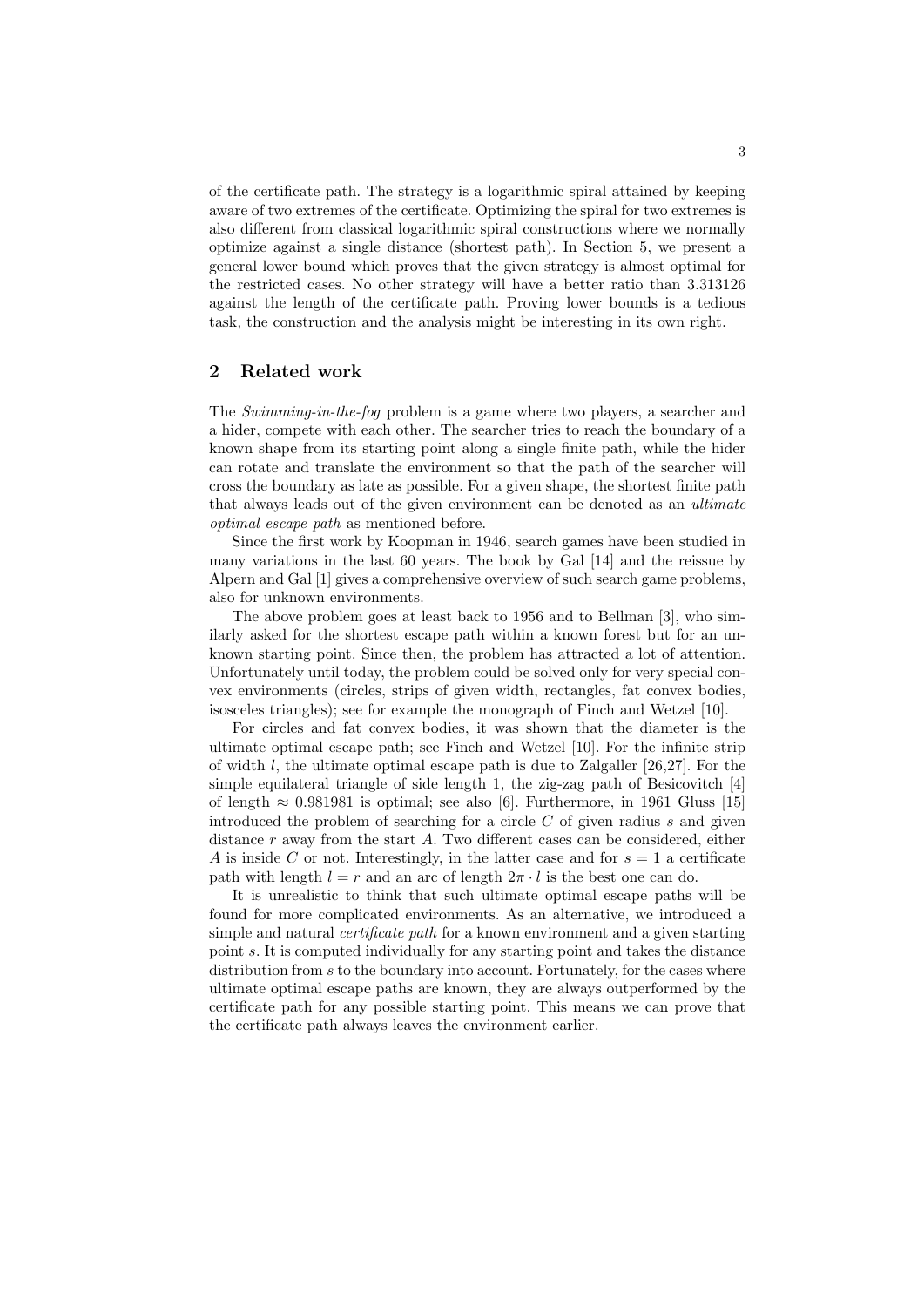The use of alternative comparison measures has some tradition. For example for the problem of searching for a point in a polygon and competing against the shortest path, there is no competitive strategy. For this reason other comparison measures have been suggested in this case; see Fleischer et al. [\[12\]](#page-23-6) or Koutsoupias et al. [\[19\]](#page-23-7). Additionally, comparing the online strategy to the shortest path to the boundary is often a very difficult task. For example, the spiral conjecture for searching for a single line or a single ray against the shortest path is still open. In this sense our result might be considered as an intermediate step.

For the design of the online escape path, we assume that neither the precise shape of the environment, nor the position of the starting point is known. We make use of the competitive framework to show that the online strategy can compete with the certificate path, which is computed with more information. That is, we compare the length of the online escape path from a starting point to the boundary to the length of the certificate path to the boundary computed for the known environment and starting point. The competitive framework was introduced by Sleator and Tarjan [\[25\]](#page-23-8), and used in many settings since then; see for example the survey by Fiat and Woeginger [\[8\]](#page-23-9) or, for the field of online robot motion planning, see the surveys [\[16,](#page-23-10)[23\]](#page-23-11).

Our optimal online approximation is restricted to the following class of environments. We assume that in any direction from the unknown starting point, only one boundary point exists. The distance to the boundary points remains unknown. This subsumes any unknown convex environment (for any unknown starting position) and also unknown star-shaped environments (for any unknown starting point inside the kernel). In this sense, the certificate is also a natural extension of the discrete performance measure Kirkpatrick [\[17\]](#page-23-12) mentioned in the discrete case of searching for the end of a set of m given lists of unknown length. In his setting it is sufficient to reach the end of only one list. In our configuration, this means that we have exactly  $2\pi$  directions of unknown distance and it is sufficient to reach the shoreline in a single point. The corresponding relationship is shown in Section [3.2.](#page-6-0)

We will see that our solution is a specific logarithmic spiral. In general, logarithmic spirals are natural candidates for optimal competitive search strategies, but in almost all cases the optimality remains a conjecture; see [\[2,](#page-22-4)[7,](#page-22-5)[9,](#page-23-13)[11,](#page-23-14)[14\]](#page-23-1). In [\[20\]](#page-23-15) the optimality of spiral search was shown for searching a point in the plane with a radar. Many other conjectures are still open. For example Finch and Zhu [\[11\]](#page-23-14) considered the problem of searching for a line in the plane. The relevant conjecture that the family of logarithmic spirals contains the minimal path remains open.

## <span id="page-3-0"></span>3 The certificate path

Assume that you are located in an unknown environment and would like to reach its boundary. Formally, for the environment we consider a closed Jordan curve B that subdivides the Euclidean plane into exactly two regions. The starting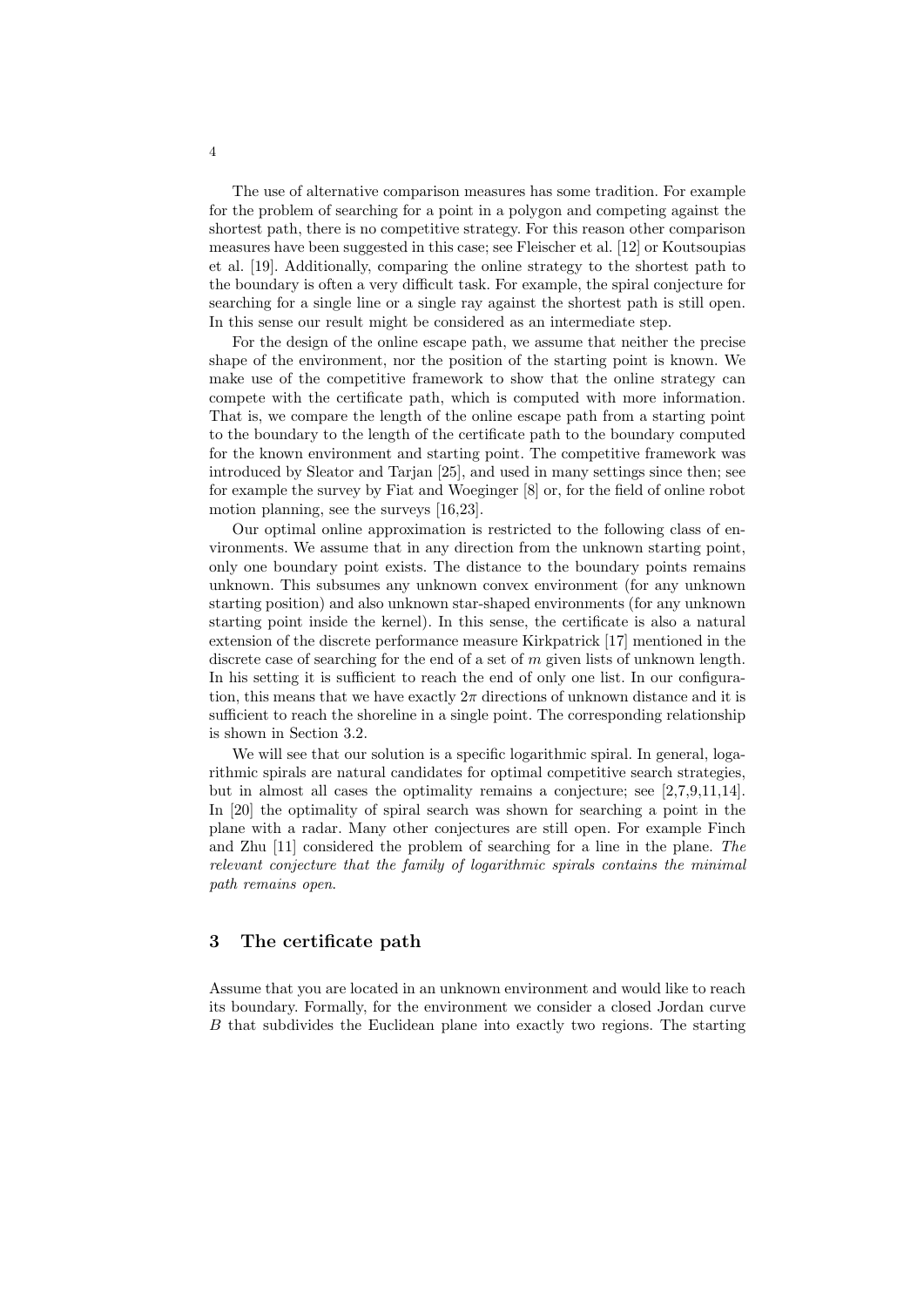

<span id="page-4-0"></span>Fig. 1. Two extreme situation for reaching the boundary with a circular arc. (i) The radial maximal distance from s to the boundary is almost the same in any direction. It suffices to move in an arbitrary direction of maximal distance, which is optimal. (ii) The distance to some few boundary points is very small, while large to most of the others. A reasonable path checks the small distance with a circular arc of length approximately  $2\pi$ . In both cases,  $x(1 + \alpha_x)$  is minimal among all such circular strategies.

point s lies inside the inner region, say  $P$ . The task is to reach a point on the boundary  $B$ , as soon as possible.

If you have some idea about the distance x from s to the boundary  $B$  but nothing more, it is very intuitive to move along the circle of radius  $x$  around the starting point. Therefore, a reasonable strategy moves toward this circle along a shortest path (by radius  $x$ ) in some direction and then follows the circle in either clockwise or counterclockwise direction until the boundary is met. Let us denote this behaviour a *circular strategy*. If we hit the boundary after moving an arc  $\alpha_x$  along the circle, the overall path length is given by  $x(1 + \alpha_x)$ .

We would like to use such a circular strategy of small path length. In the sense of a game, the adversary can only rotate the environment around the starting point and the certificate path guarantees to hit the boundary for any rotation.

#### <span id="page-4-1"></span>3.1 Extreme cases and general definition

Let us first consider two somehow extreme examples of the above intuitive idea as given in Figure [1.](#page-4-0) If the distance from s to the boundary is almost the same in any direction (similar to a circle), a line segment with maximal distance to the boundary (roughly the radius of the circle) will always hit the boundary and is indeed a very good escape path for any direction; see Figure [1\(](#page-4-0)ii). The movement along an arc is not necessary in this case. In other words,  $\alpha_x$  equals 0. We check a single direction for the largest distance.

On the other hand, it might be the case that the distance to the boundary is very large w.r.t. almost all, but small (distance  $x$ ) for some few directions from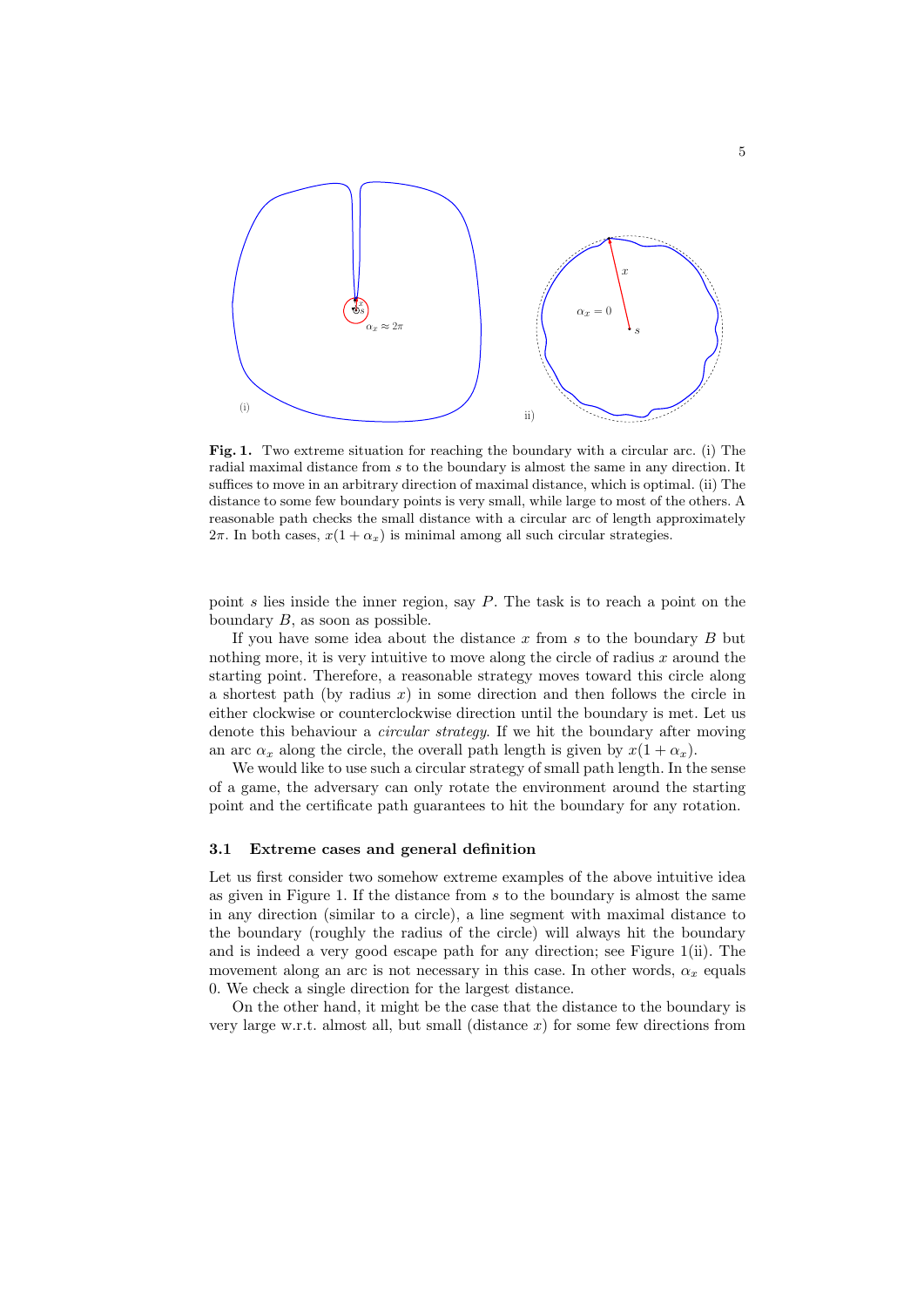s. Then, a segment of length x and a circular arc of length  $x\alpha_x$  with  $\alpha_x \approx 2\pi$ will hit the boundary for any starting direction of the segment  $x$ ; see Figure [1\(](#page-4-0)i). The overall path length  $x(1 + \alpha_x)$  is comparatively small. The certificate path checks a small distance for many (almost all) directions.

Now, consider a more general environment modelled by a simple polygon P and a fixed starting point  $s$  in  $P$  as given in Figure [2\(](#page-5-0)ii). For convenience, we make use of an example, where any boundary point  $b$  of  $P$  is *visible* from  $s$ , i.e. the segment sb lies fully inside  $P$ . Or, the other way round, s lies inside the kernel of P.



<span id="page-5-0"></span>Fig. 2. (ii) Consider the polygon  $P$  and a starting point s. Let us assume that we radially sweep the boundary of  $P$  (starting from point  $F$  with angle 0) in counterclockwise order and calculate the distance from the boundary to  $s$  for any angle. (i) shows this *radial distance function* of the boundary of  $P$  from  $s$  in polar coordinates for the interval  $[0, 2\pi]$ . The blue sub-curve corresponds to the blue boundary part in (ii). The certificate path  $\Pi_s(x)$  for distance x is the longest path that successfully checks the distance  $x$  by a circular strategy. This means that it hits the boundary for any starting direction  $\phi$  of x in P. In the polar-coordinate setting in (i) this is a path with two line segments of length x and  $\alpha_x$  that always hits the boundary of the radial distance function independent from the starting angle  $\phi$ .

For the polygon P and for any radial direction  $\phi \in [0, 2\pi]$  from s, we consider the boundary point  $p_{s,\phi}$  on P in direction  $\phi$ . This gives a *radial distance function*  $f(\phi) := |s \, p_{s,\phi}|$ , as depicted in Figure [2\(](#page-5-0)i).

Now, let  $p_{s,\phi}$  be a point with distance  $x := |s \, p_{s,\phi}|$  in direction  $\phi$ . For any circle  $C_s(x)$  with radius x around s such that  $C_s(x)$  hits the boundary of P. there will be some maximal arc  $\alpha_s(x)$  so that the above simple circular strategy is successful. Note, that this is independent from the starting direction for  $x$ . We are looking for the maximum circle segment of  $C_s(x)$  that fully lies inside P.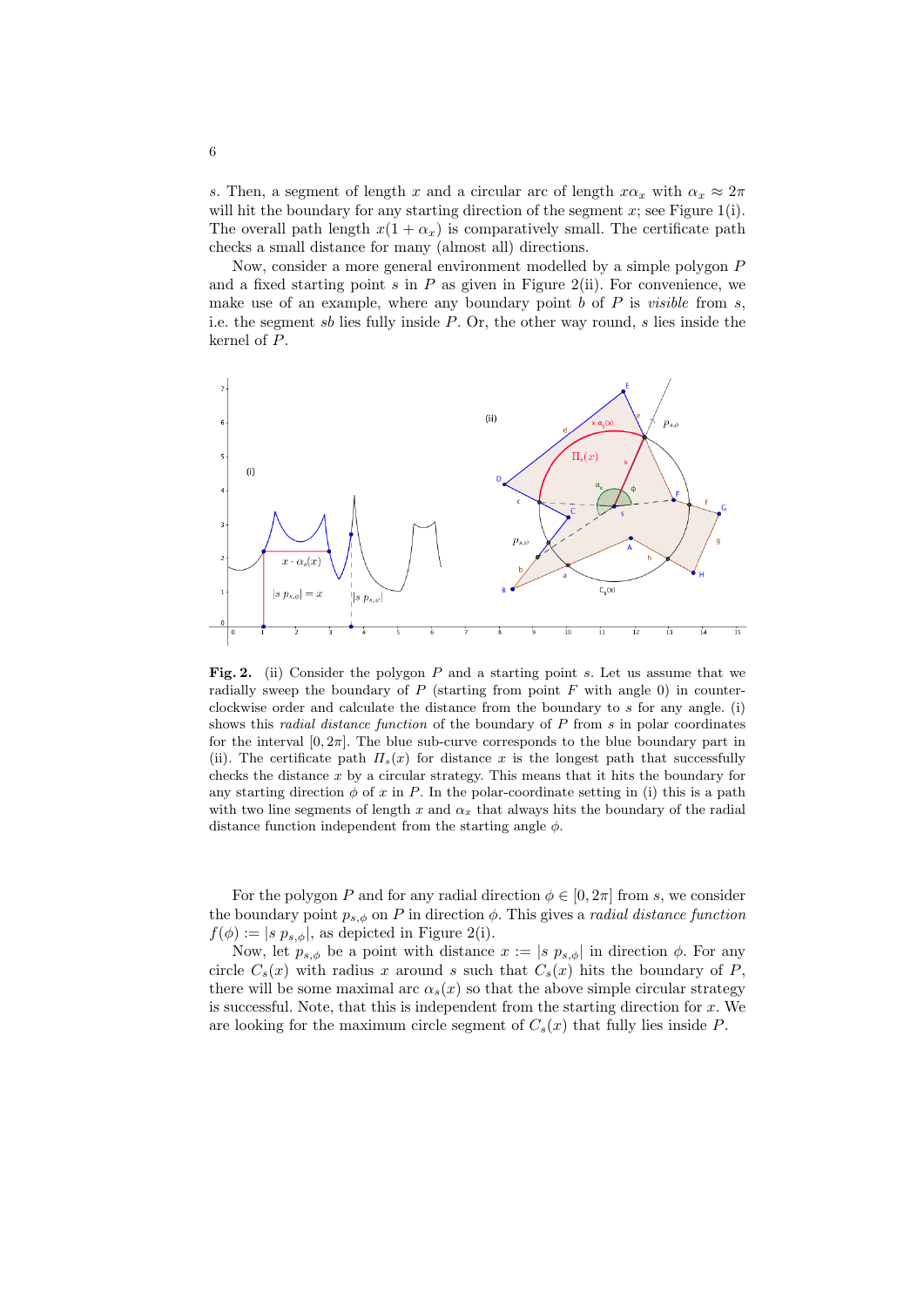Let  $\Pi_s(x)$  denote the *certificate path for distance* x of maximal length  $x(1 +$  $\alpha_s(x)$ ). The interpretation is that this finite path will always touch the boundary, independent from the starting direction for  $x$ . The adversary can only rotate the environment in order to attain a worst case length of  $x(1 + \alpha_x)$ .

Every certificate path for a distance  $x$  corresponds to two connected segments in the plot of the radial distance function; see Figure  $2(i)$ . The vertical segment of length x represents the radius and the horizontal segment of length  $\alpha_x$  represents the arc of the circular strategy. For any starting angle, this path will touch the boundary of the distance function.

We define he overall *certificate path*  $\Pi_s$  in P for a given starting point s as the shortest certificate path  $\Pi_s(x)$  among all distances x. That is, the certificate for  $\boldsymbol{P}$  and  $\boldsymbol{s}$  is:

$$
\Pi_s := \min_x \Pi_s(x) = \min_x x(1 + \alpha_s(x)).
$$

For both extreme situations in Figure [1,](#page-4-0) the presented paths equal the overall certificate paths for the given environments.

Finally, consider the case when parts of the boundary are not visible from s. In this case the radial maximal distance computation is no longer a function, it results in a curve; see Figure [3.](#page-7-0) However, the certificate  $\Pi_s(x) = x(1 + \alpha_x)$  for distance x, the maximal arc  $\alpha_x$  and the overall certificate  $\Pi_s$  are still well defined. Note that, for the certificate  $\Pi_s$  in any polygon  $P$  and the corresponding arc  $\alpha_x$ , we can conclude  $\alpha_x \in [0, 2\pi]$ . This holds since the shortest distance  $d_s$  from s to the boundary always results in a candidate  $d_s(1+2\pi)$ . All other reasonable distances x are larger than  $d_s$  and  $\alpha_x \leq 2\pi$  holds for the optimal x.

The online approximation of the certificate path of an arbitrary unknown polygon with a spiral strategy cannot be competitive in general. The corresponding ratio could grow arbitrarily large, as the polygon might wind itself around the spiral. In more general environments other online strategies have to be applied. For example, one could think of a connected sequence of circles  $C_i$ with exponentially increasing radii  $r^i$ . This would give at least a constant competitive ratio. However, obtaining the optimal strategy for such cases might be hopeless.

#### <span id="page-6-0"></span>3.2 Justification of the certificate

The certificate path is an intuitive and simple way of leaving an environment. It can be computed in polynomial time, as we show in [A.1.](#page-20-0) We can interpret the certificate as a path that balances depth-first and breadth-first search for the starting position s in a way that the resulting path is as short as possible. That way, it outperforms the ultimate optimal escape path at any given starting position for all known cases.

For circles, semi-circles with an opening angle  $\alpha$  larger than 60 degrees and for fat convex bodies, the ultimate optimal escape path equals the diameter; see Figure [4.](#page-8-0) For any position s the worst case for this escape path is given by a rotation of the environment so that a segment of maximal length  $x$  is required.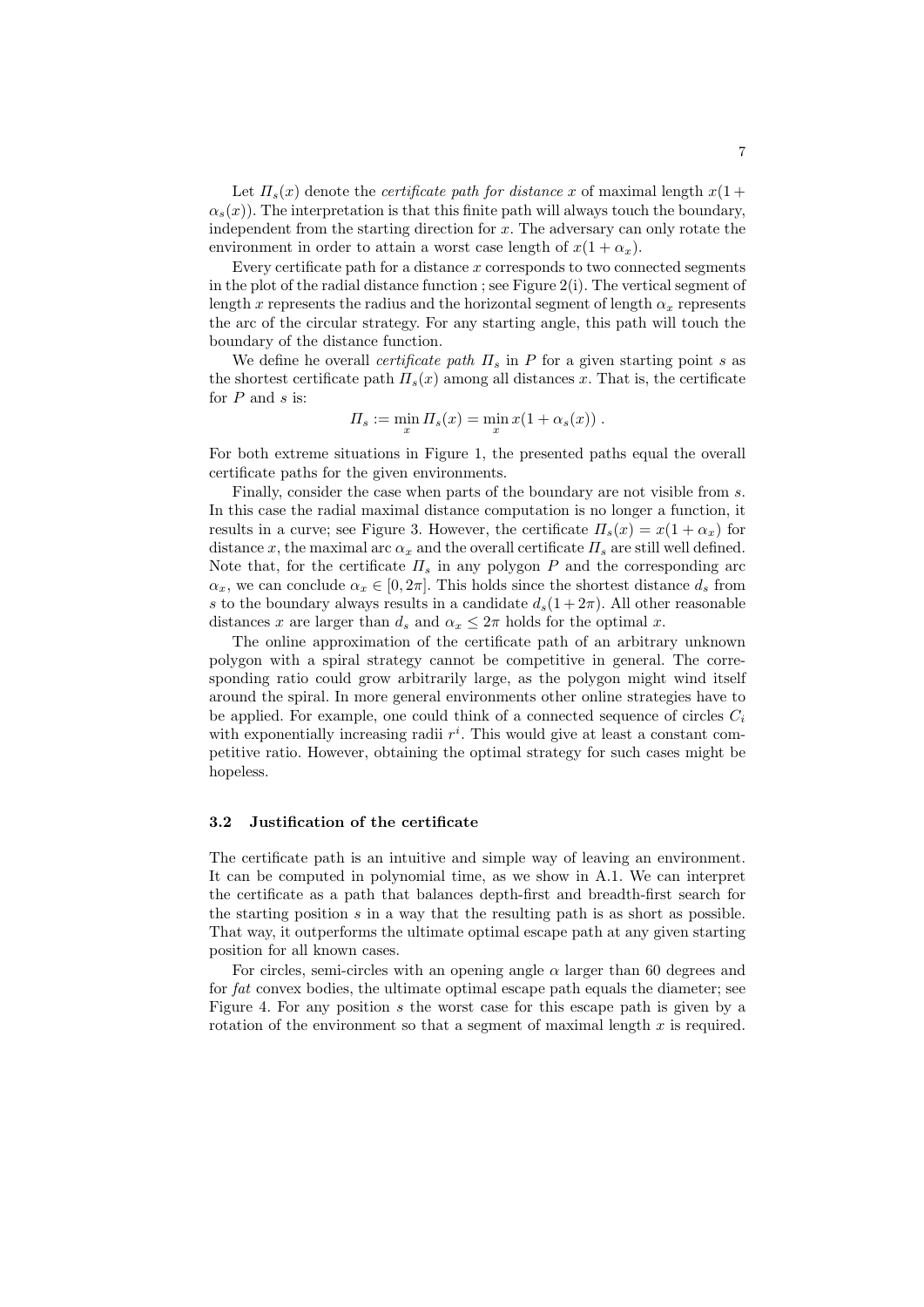

<span id="page-7-0"></span>**Fig. 3.** (ii) For a general polygon P and a point  $s \in P$  not the whole boundary might be visible. (i) The radial distance computation appears to be a curve. Nevertheless, the certificate for distance  $x$  and also the overall certificate is well-defined and has the same geometric interpretation.

As the certificate path  $\Pi_s$  considers such a path as a possible alternative, the certificate path is as least as good as the diameter for any position.

For the case when the environment is an equilateral triangle or an infinite strip, the certificate outperforms the ultimate optimal escape path for any starting position in the worst case. As this is not straight forward to see, we give small proofs in the following.

The Equilateral Triangle  $\mathcal B$  Besicovitch's path. Consider an equilateral triangle as depicted in Figure [5.](#page-9-0) Besicovitch's zig-zag path is the ultimate optimal escape path for this environment; c.f. the discussion by Besicovitch [\[4\]](#page-22-2) and the proof of optimality by Coulton and Movshovich [\[6\]](#page-22-3). The zig-zag path is symmetric and consist of three segments of length  $\sqrt{3}/28$  each. This constitutes a total length of  $\approx 0.981918$ . An example of a worst case starting point  $X_1$  is given in Figure [5.](#page-9-0)

Consider the following observation. For starting points somewhere in the center of the triangle, the zig-zag path is worse than the largest distance to the boundary; see for example starting point  $s_1$  in Figure [5.](#page-9-0) Thus, the certificate is shorter for these points. For starting points close to the boundary the certificate is significantly better by a short circular check; see for example starting point s in Figure [5.](#page-9-0) Now, we give a formal proof, that the zig-zag path can never beat the certificate. The values for  $\alpha = \arcsin(1/\sqrt{28}) \approx 10.9^{\circ}$  and  $x = \sqrt{\frac{3}{28}}$  are due to Coulton and Movshovich [\[6\]](#page-22-3).

If Besicovitch's zig-zag path does not hit a point on the boundary with maximum distance away from the starting point, it does not hit one of the three vertices of the triangle. Only in this case Besicovitch's zig-zag path can beat the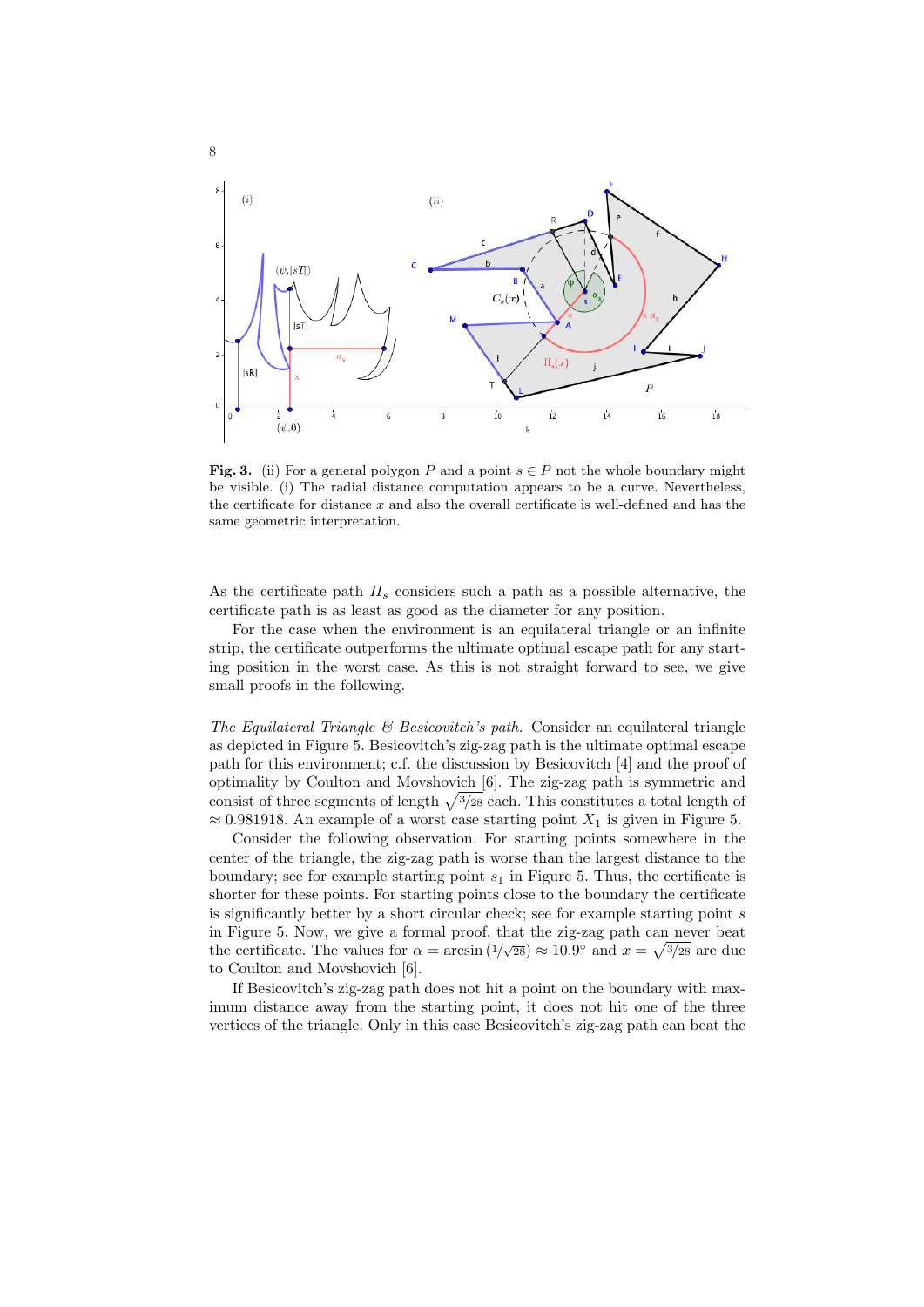

<span id="page-8-0"></span>Fig. 4. Three environments, where the diameter  $L$  is the ultimate optimal escape path. (i) A circle, (ii) a semi-circle with angle  $\alpha \geq 60^{\circ}$ . (iii) A so-called fat convex body. An environment is called fat if a rhombus with angle  $\beta$  of least 60 $\degree$  fits into it. Then, the diameter of the rhombus equals the diameter of the environment. The usage of the ultimate optimal escape path (line segment  $L$ ) from s results in the largest distance  $x$ to the boundary (dashed path  $L'$ ) in the worst case. The certificate path is as least as good as the diameter path.

certificate. In this case, the Besicovitch path has to make use of at least two segments (each of length  $x = \sqrt{\frac{3}{28}}$ ) for leaving the triangle. As shown in Figure [6,](#page-10-0) only a small area close to a vertex of the triangle has to be checked. For all those points, we find a circular strategy that is shorter than  $2x$ , which is always required by the zig-zag path. Note that we can easily extend this argumentation to the family of isosceles triangles analysed by Coulton and Movshovich [\[6](#page-22-3)[,22\]](#page-23-16).

The Infinite Strip  $\mathcal{B}'$  Zalgaller's path. Consider the infinite strip of width l. Zalgaller's path  $\zeta$  is an ultimate optimal escape path; see [\[26\]](#page-23-3), [\[27\]](#page-23-4) and an alternative proof in [\[5\]](#page-22-6). It consists of four line segments and two arcs, which are defined by the following values; see Figure [7.](#page-10-1)

$$
\phi = \arcsin\left(\frac{1}{6} + \frac{4}{3}\sin\left(\frac{1}{3}\arcsin\frac{17}{64}\right)\right)
$$
  

$$
\psi = \arctan\left(\frac{1}{2}\sec\phi\right)
$$
  

$$
x = \sec\phi \approx 1.043590
$$

The total length from  $Z_1$  to the end at  $Z_7$  along  $\zeta$  is approximately 2.278292 l. The path is symmetric with regard to the bisector of the baseline. The baseline itself has length  $x \cdot l$ .

To prove that the certificate path outperforms Zalgaller's escape path for any given starting point in the infinite strip, we proceed in two steps. At first, we show that for any starting position escaping along  $\zeta$  takes at least  $2.15 \cdot l$  in the worst case. Then, we show that, in the worst case, the length of the certificate path is always below this bound.

For the first argument, we argue that  $\zeta$  can always be rotated around the starting point appropriately. Figure [7](#page-10-1) shows the shape of  $\zeta$  on the left-hand side. W.l.o.g. we assume that we follow  $\zeta$  in clockwise orientation and name the vertices of  $\zeta$  from  $Z_1$  to  $Z_7$  appropriately. We denote d the distance from the staring point s (which equals  $Z_1$ ) to the lower bound of the strip. We may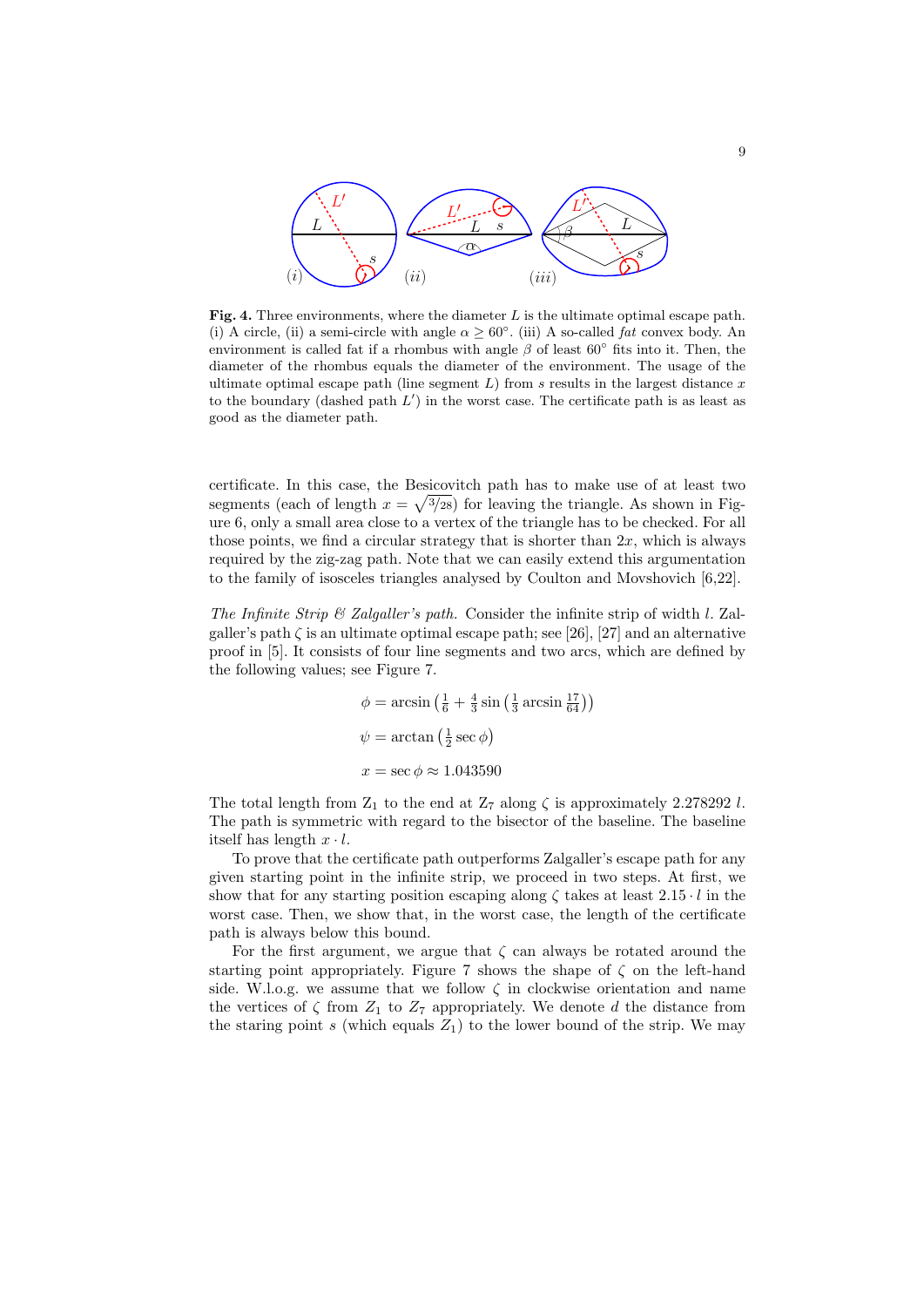

<span id="page-9-0"></span>Fig. 5. Besicovitch's zig-zag path is the ultimate optimal escape path for an equilateral triangle. A worst case position is given by  $X_1$  for example. The plot on the left-hand side shows the radial distance curve of point s. The certificate path, for such points close to the boundary, is very short. In contrast to this, the usage of Besicovitch's path is much worse, as the worst case is attained when leaving the triangle on the boundary farthest away.

assume that  $d \in [0, \frac{l}{2}]$ , otherwise we can turn the whole configuration by 180<sup>°</sup>. Now, we rotate  $\zeta$  around  $Z_1$  so that  $Z_4$  lies on the upper bound of the strip and  $Z_3$ ,  $Z_5$  both lie inside the strip; see Figure [7](#page-10-1) on the right-hand side. This is always possible as the following argument shows. As  $\triangle Z_3Z_4Z_5$  is equal-sided, the segment  $(Z_3, Z_5)$  is parallel to the baseline and  $\angle Z_4Z_5Z_1 = 90^\circ$ , we have  $\angle Z_5Z_3Z_4 = 90^\circ - 2\phi$ . The congruency of  $\triangle Z_1Z_5Z_4$  and  $\triangle Z_1Z_4X$  allows to conclude  $\angle Z_3Z_4Z_1 = 2\phi - \psi$ . On the one hand, this proves that  $Z_3$  indeed lies in the strip as  $\angle Z_3 Z_4 Z_1 = 2\phi - \psi < \arcsin (d \cdot (0.25x^2 + 1)^{-1/2}) = \angle UZ_4 Z_1$  for any  $d \in [0, \frac{l}{2}]$ . On the other hand, we can also show that  $Z_5$  lies inside the strip as  $\angle UZ_4Z_5 < \angle UZ_4Z_1 + \angle Z_3Z_4Z_5 = \arcsin (d \cdot (0.25x^2 + 1)^{-1/2}) + 4\phi < 180^\circ$ for any  $d \in [0; l/2]$ .

Now that we know that this configuration can be always be attained, we consider point E, where  $\zeta$  leaves the strip. Summing up the length of  $\zeta$  from  $Z_1$ to E exceeds the lower bound of 2.13, which gives the proof. Due to symmetry, the lower bound also holds if  $Z_7$  lies in the infinite strip and we follow  $\zeta$  counterclockwise.

For the second argument, we consider certificate paths for two different distances, which perform better than  $\zeta$  for a given starting position. Again, we denote d the distance from the starting position to the lower bound of the strip and assume w.l.o.g. that  $d \in [0; \ell/2]$ . We split this interval in half. For starting positions with  $d \in [0, \frac{l}{4}]$ , we know that  $\Pi_s(d)$  is a certificate path and  $\alpha_d$  is a full circle. In this case, the length of  $\Pi_s$  is well below 2.11l. Otherwise, we have  $d \in [\ell/4, \ell/2]$ . In this case, we consider the certificate path for distance l. The length of  $\Pi_s(l)$  is strictly decreasing with growing  $d \in [l/4, l/2]$ . Consequently,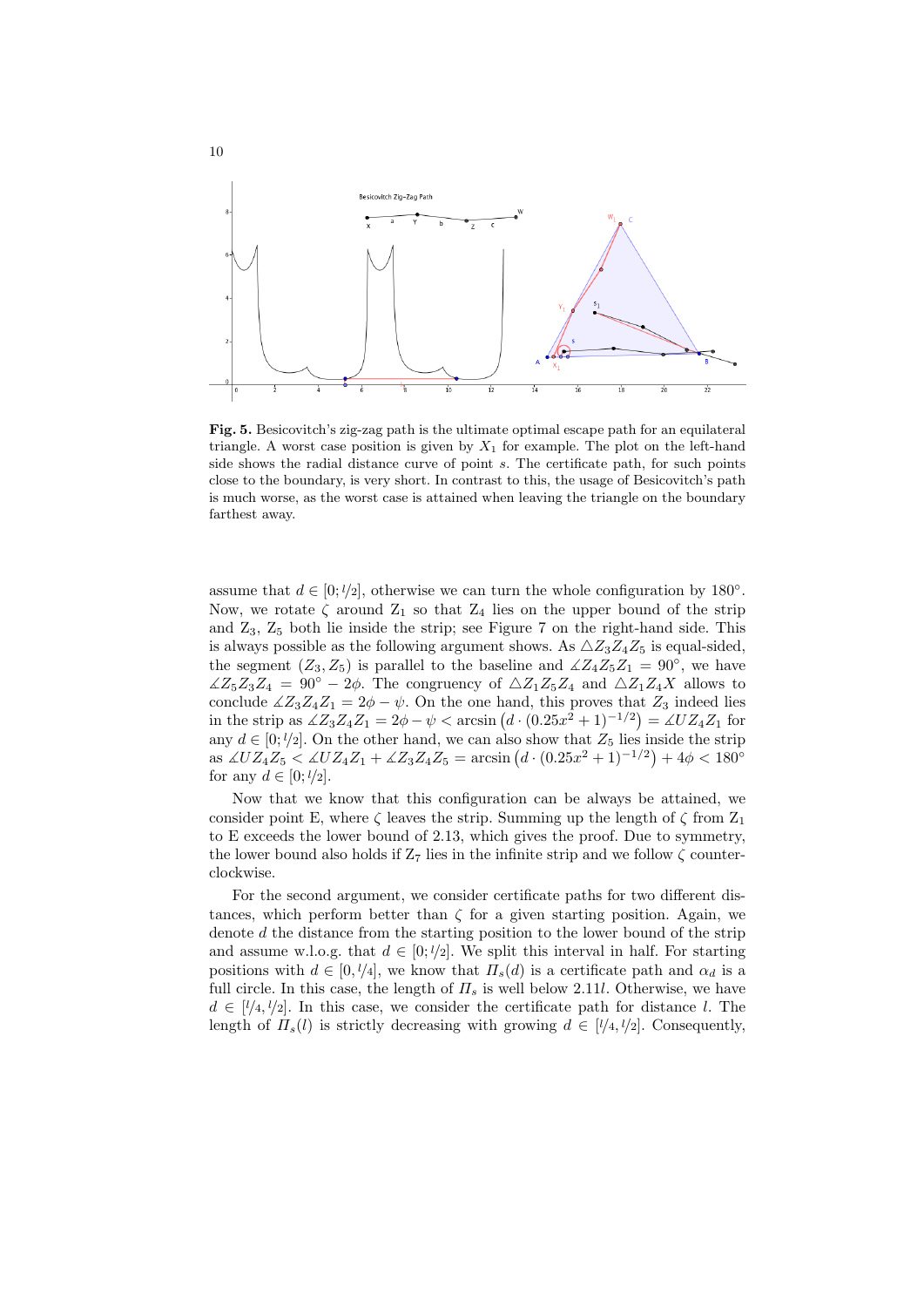

<span id="page-10-0"></span>Fig. 6. For comparing the certificate and the Besicovitch's zig-zag path we only have to consider the case when the triangle cannot be rotated so that the zig-zag path ends in the vertex farthest away. For starting points  $s$  below the bisector of  $A$  and  $C$  this can only happen if s is at least vertical distance  $d = x \sin 2\alpha$  away from segment AC. For starting points above the the bisector of  $A$  and  $C$  this can only happen, if  $s$  is at least vertical distance  $d = x \sin 2\alpha$  away from segment AB. For both cases it remains to consider the points in the rhomboid R. Fortunately, we can use a circle of radius  $d' = 0.125$  (slightly larger than d) so that the circle of radius d' with starting point in R touches the boundary with an arc of length at most  $2\pi - \frac{3}{4}\pi = \frac{5}{4}\pi$  and  $d'(\frac{5}{4}\pi + 1)$ is always strictly smaller than 2x.



<span id="page-10-1"></span>Fig. 7. The figure on the left-hand side shows the curve of  $\zeta$ . On the right-hand side,  $\zeta$  has been rotated around  $Z_1$  so that  $Z_4$  lies on the upper bound of the strip. Dashed lines indicate a configuration of the certificate path which is shorter than  $\zeta$  for the starting position Z1.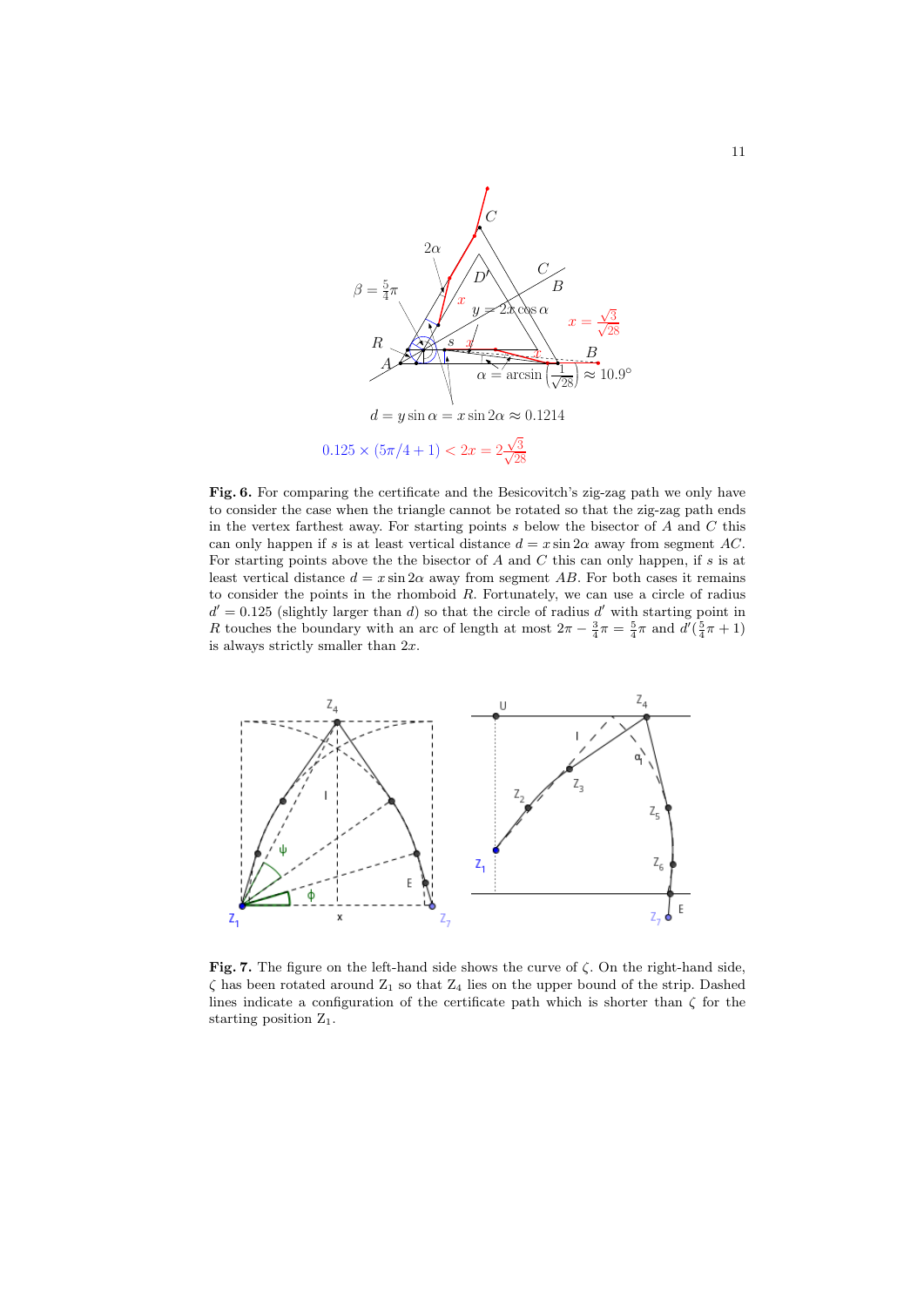the length of  $\Pi_s(l)$  has a maximum value for  $d = l/2$  and the length of  $\Pi_s(l)$  is slightly below 2.11l.

We saw that for any starting point in the strip, there are certificate paths for certain distances that are shorter than 2.11l. As the certificate path is the overall minimum it is below this bound as well. For any starting point, Zalgaller's path  $\zeta$  can be rotated so that leaving the strip takes at most 2.15l. Consequently, the certificate path outperforms  $\zeta$  for any starting point.

The relation to breadth  $\mathcal B$  depth first search. Finally, we would like to relate the certificate to a discrete cost measure Kirkpatrick introduces in [\[17\]](#page-23-12). He analyses the problem of digging for oil at m different locations  $s_i$ , where  $|s_i|$  denotes the (unknown) distance to the source of the oil at the corresponding location. In this scenario, no extra costs arise for switching the location. The challenge is to find a strategy that reaches one source of oil while assuring a small overall digging effort.

At first, Kirkpatrick considers (partially informed) strategies. Those are given all distances from the top to the sources of oil, but not the corresponding location: In case the distances  $|s_i|$  have about the same length at all locations, he states that a depth-first searching strategy is certainly effective. Thus, a single location can be chosen for digging, as Figure [8\(](#page-12-1)i) indicates. Although at the chosen location, the distance to the source might be greatest, the digging costs are almost optimal. In case the distance to the source of a single location is significantly shorter than all others, a breadth-first searching strategy performs best. Figure [8\(](#page-12-1)ii) shows that digging at every location with a certain effort  $x$ still achieves a small overall effort of  $x \cdot m$  in the worst case. These two extreme situations are similar to the cases outlined in Section [3.1](#page-4-1) and depicted in Figure [1.](#page-4-0) For the general case, Kirkpatrick suggests to use a hybrid strategy. If  $f_1 \ge f_2 \ge \cdots \ge f_m$  denotes the sorted set of distances, he suggests to choose i so that  $i \cdot f_i$  is minimal. The hybrid strategy digs at  $i$  (arbitrarily chosen) locations up to the same depth  $f_i$ . In the worst case, this strategy reaches a source at the last location with a final effort of  $i \cdot f_i$ ; see Figure [8\(](#page-12-1)iii). Among all such partially informed strategies, this hybrid strategy is certainly optimal and achieves a maximum digging effort of  $\lambda := i \cdot f_i$ . Similar to this hybrid strategy, we defined the certificate path in the previous section. The certificate path can also be considered as a mixture of depth-first and breadth-first searching. However, the certificate path models a motion. The effort of the digging strategy to explore a certain depth depends on the product of the number chosen locations and the digging depth. In contrast to this, the effort of the certificate path depends on the sum of the searching depth and width. Consequently, the certificate path is a stronger cost measure than the equivalent of the hybrid digging strategy in the plane.

During the further analysis, Kirkpatrick compares a totally uninformed digging strategy to the optimal hybrid strategy. He proves that this strategy approximates the hybrid strategy in  $O(\lambda \log(\min(m, \lambda)))$  and shows that this factor is tight. Similar to his approach, we compare the certificate path to a totally uninformed spiral strategy and obtain a constant competitive ratio. David Kirk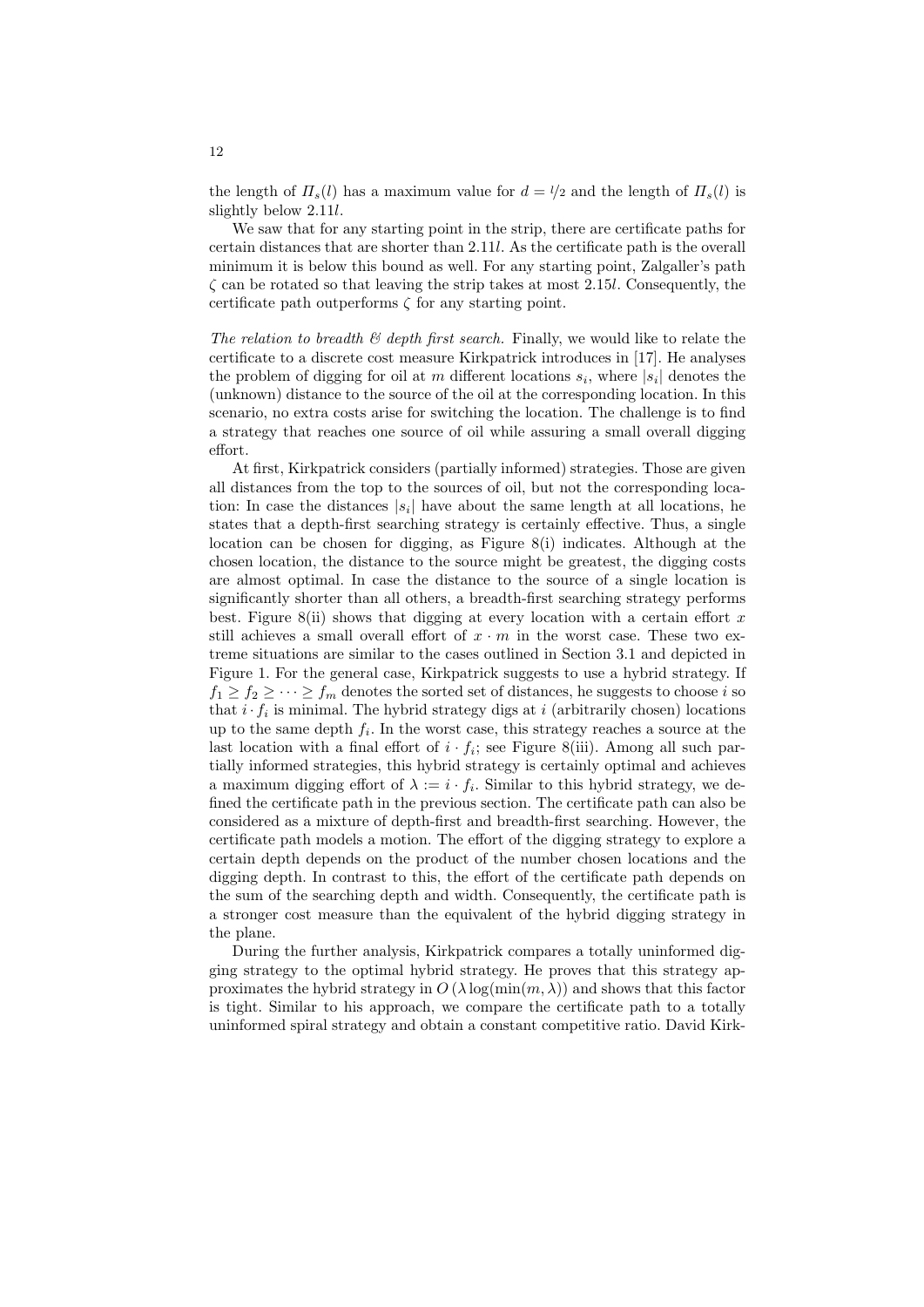patrick [\[18\]](#page-23-0) brought up the question about what happens in a continuous setting. Note that the game is a quite different in this case, as we take movements in the plane into account and also require a starting orientation.



<span id="page-12-1"></span>Fig. 8. Online searching for the end of a segment (or digging for oil) for  $m = 7$  segments of unknown length. There are two extreme cases: (i) All segments have about the same length. It is reasonable to move along an arbitrary segment up to the end, which is almost optimal. (ii) One segment is significantly shorter than all other segments. One will find the end of a shortest segment by checking all segments with its length. (iii) In case the length of each segment is known, but not the corresponding number of segment. There is always an optimal strategy: Assume that  $f_1 \ge f_2 \ge \cdots \ge f_m$  is the decreasing order of the length of all segments. An optimal strategy explores  $i$  (arbitrary) segments up to depth  $f_i$ , where i is chosen so that  $i \cdot f_i = \min_{1 \leq k \leq m} k \cdot f_k$ .

#### <span id="page-12-0"></span>4 Online approximation of the certificate path

We are searching for a reasonable escape strategy in an unknown environment. As shown in the previous section, the certificate path and its length is a reasonable candidate for comparisons. Let us assume that  $x(1 + \alpha_x)$  is the length of the certificate for some polygon  $P$  and for an arbitrary distance  $x$ . We can assume that  $\alpha_x \in [0, 2\pi]$ . This holds since the shortest distance  $d_s$  from s to the boundary always results in a candidate  $d_s(1 + 2\pi)$ . All other reasonable distances x are larger than  $d_s$  and  $\alpha_x \leq 2\pi$  holds for the optimal x.

Similar to the considerations of Kirkpatrick (see Section [3.2\)](#page-6-0), we would like to guarantee that we leave the polygon  $P$  if we have overrun the distance  $x$ more than  $\alpha_x$  times. This means that the boundary should not wind arbitrarily around s. Therefore, we restrict our consideration to a position s in the kernel of a star-shaped polygon so that there is a single (unknown) distance to the outer boundary in any direction.

In this case we apply the following logarithmic spiral strategy. A logarithmic spiral can be defined by polar coordinates  $(\varphi, a \cdot e^{\varphi \cot(\beta)})$  for  $\varphi \in (-\infty, \infty)$ , a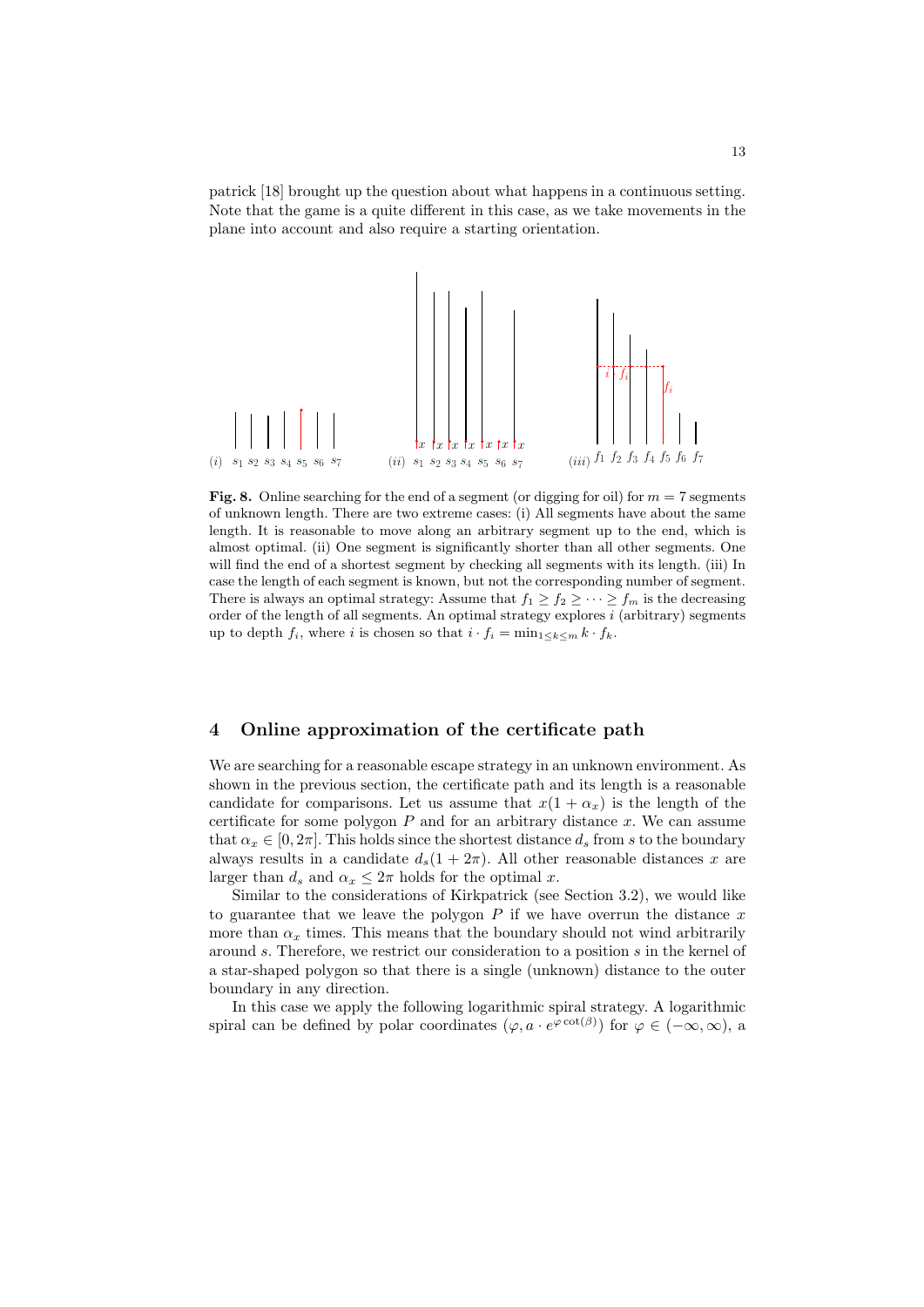constant a and an eccentricity  $\beta$  as shown in Figure [9.](#page-13-0) For an angle  $\phi$ , the path length of the spiral up to point  $(\phi, a \cdot e^{\phi \cot(\beta)})$  is given by  $\frac{a}{\cos \beta} e^{\phi \cot(\beta)}$ . For our



<span id="page-13-0"></span>Fig. 9. We apply a spiral strategy for unknown polygons and an unknown starting point s in the kernel. The eccentricity  $\beta$  is chosen so that the two extreme cases have the same ratio. For both polygons  $P_1$  and  $P_2$ , the strategy passes the boundary at point  $p = (\phi, a \cdot e^{\phi \cot \beta})$  close to C. The path length of the strategy for leaving the polygons is roughly the same. The certificate for  $P_1$  has length  $|s\ C|$  (checking the maximal distance to the boundary of  $P_1$ ), whereas the certificate for  $P_2$  has length  $|s B|(1+2\pi)$ with  $|s C| = e^{2\pi \cot \beta} |s B|$  (checking the smallest distance to the boundary of  $P_2$  with a full circle). We can construct such examples for any point  $p$  on the spiral.

purpose we choose  $\beta$  so that the two extreme cases of the certificate attain the same ratio; see Figure [9.](#page-13-0) We can assume that the certificate of the environment is  $x(1+\alpha_x)$  for an arbitrary distance x and an angle  $\alpha_x \in [0, 2\pi]$ . Since the spiral strategy checks the distances in a monotonically increasing and periodical way, there has to be some angle  $\phi$  so that  $x = a \cdot e^{(\phi - \alpha_x) \cot(\beta)}$  holds. This means that in the worst case, the spiral strategy will leave the environment at point  $p = (\phi, a \cdot e^{\phi \cot(\beta)})$  with path length  $\frac{a}{\cos \beta} \cdot e^{\phi \cot(\beta)}$ . Exactly  $\alpha_x$  distances of length  $x$  have been exceeded, which means that the boundary has been reached. (Note that, this might not hold for points outside the kernel.)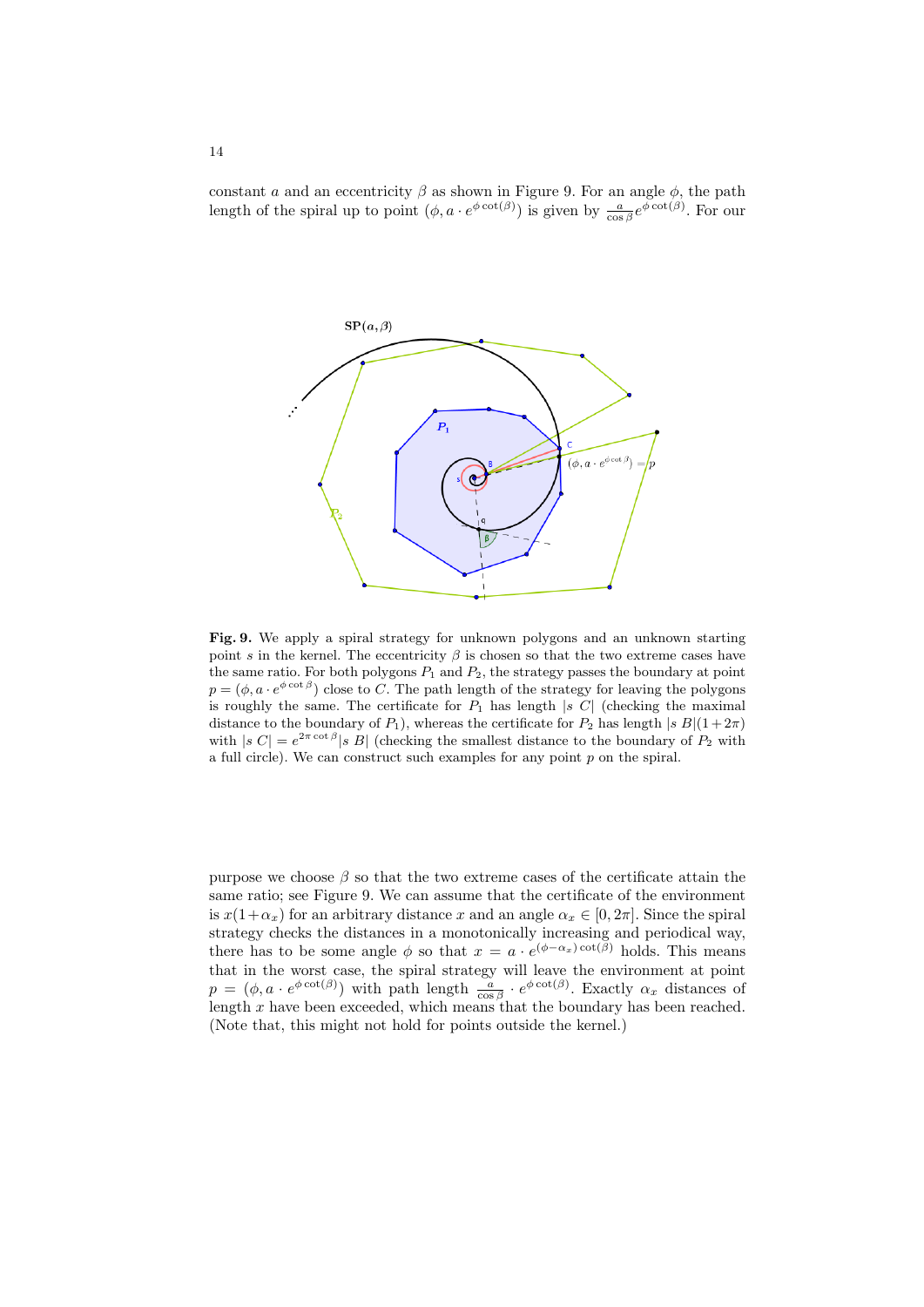We would like to choose  $\beta$  so that the two extreme cases  $\alpha_x = 0$  and  $\alpha_x = 2\pi$ have the same ratio. Thus, we are searching for an angle  $\beta$  so that

<span id="page-14-0"></span>
$$
\frac{\frac{a}{\cos\beta} \cdot e^{\phi \cot\beta}}{a \cdot e^{\phi \cot\beta} (1+0)} = \frac{\frac{a}{\cos\beta} \cdot e^{\phi \cot\beta}}{a \cdot e^{(\phi - 2\pi)\cot\beta} (1+2\pi)} \quad \Leftrightarrow \tag{1}
$$

$$
1 = \frac{e^{2\pi \cot \beta}}{1 + 2\pi} \tag{2}
$$

holds. The right-hand side of Equation [\(1\)](#page-14-0) shows the case where  $x_2 = a$ .  $e^{(\phi - 2\pi)\cot(\beta)}$  and  $\alpha_{x_2} = 2\pi$  gives the certificate and the left-hand side shows the case that  $x_1 = a \cdot e^{\phi \cot(\beta)}$  and  $\alpha_{x_1} = 0$  gives the certificate  $x_i(1 + \alpha_{x_i})$ , respectively. In both cases the spiral will detect the boundary latest at point  $p = (\phi, a \cdot e^{\phi \cot(\alpha)})$ , because the spiral checks  $2\pi$  distances larger than or equal to  $x_2$  and at least one distance  $x_1$ . Figure [9](#page-13-0) shows the construction of corresponding polygons  $P_1$  and  $P_2$ .

The solution of Equation [\(2\)](#page-14-0) gives  $\beta = \arccot \left( \frac{\ln(2\pi+1)}{2\pi} \right)$  $2\pi$  $= 1.264714...$ and the ratio is  $\frac{1}{\cos \beta} = 3.3186738...$  Fortunately, for all other values  $x =$  $a \cdot e^{(\phi - \gamma) \cot \beta}$  and  $\alpha_x = \gamma$  for  $\gamma \in (0, 2\pi)$  the ratio is smaller than these two extremes. The overall ratio function is

<span id="page-14-2"></span>
$$
f(\gamma) = \frac{\frac{a}{\cos \beta} \cdot e^{\phi \cot \beta}}{a \cdot e^{(\phi - \gamma)\cot \beta} (1 + \gamma)} = \frac{e^{\gamma \cot \beta}}{\cos \beta (1 + \gamma)} \text{ for } \gamma \in [0, 2\pi]
$$
 (3)

and Figure [10](#page-14-1) shows the plot of all possible ratios of the spiral strategy with eccentricity  $\beta$ . Altogether, we have the following result.



<span id="page-14-1"></span>Fig. 10. The graph of the ratio function  $f$  of Equation [\(3\)](#page-14-2) for the spiral strategy with eccentricity  $\beta \approx 1.26471$ . The two extreme cases 0 and  $2\pi$  have the same ratio  $\approx 3.318674$  and all other ratios are strictly smaller.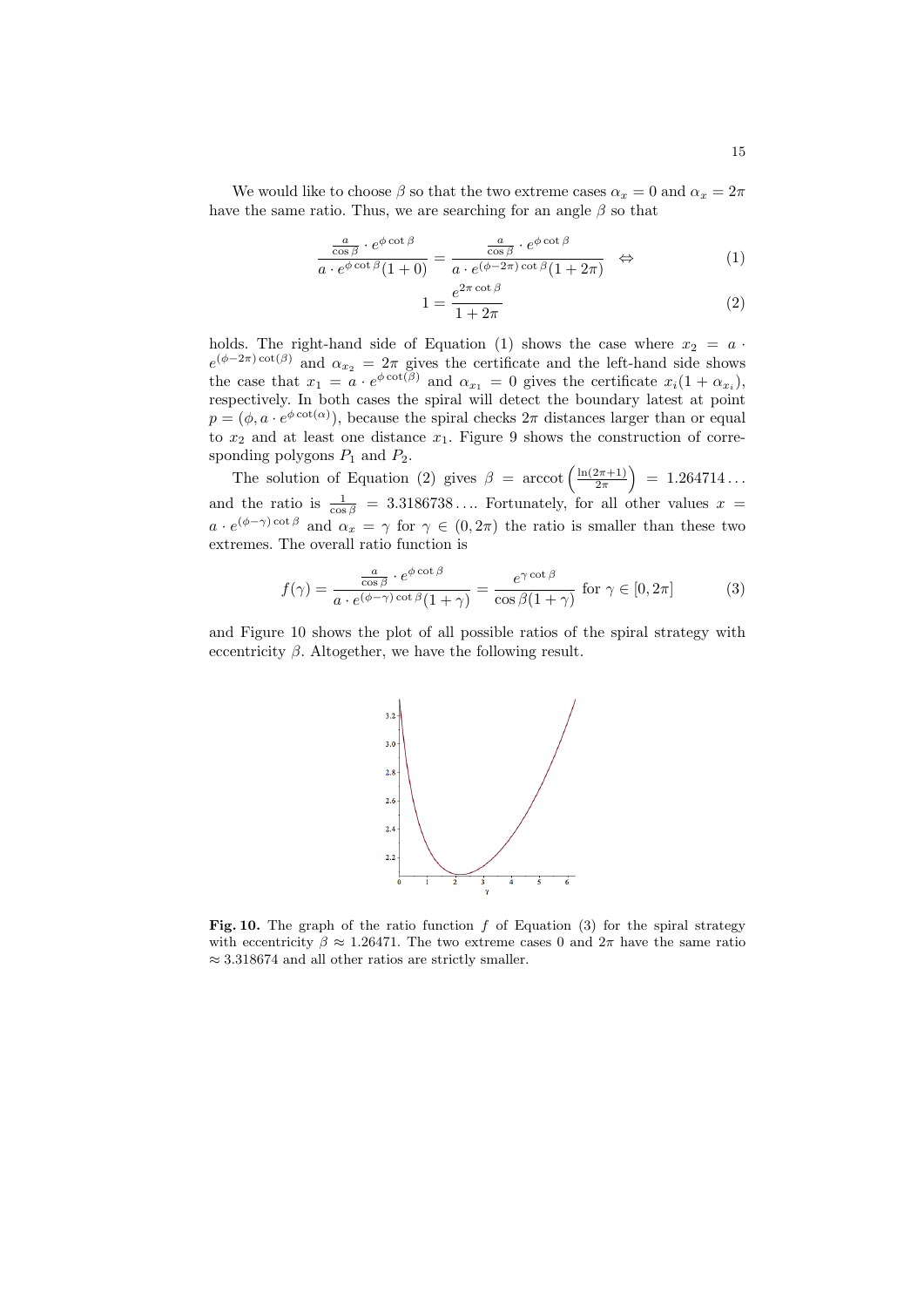Theorem 1. There is a spiral strategy for any unknown starting point s inside the kernel of an unknown environment  $P$  that always hits the boundary with path length smaller than 3.318674 times the length of the corresponding certificate for s and P.

*Proof.* Assume that the certificate of P and s is given by  $x(1 + \alpha_x)$ . We can set  $\gamma := \alpha_x$  and we will also find an angle  $\phi$  so that  $x = a \cdot e^{(\phi - \gamma) \cot \beta}$  holds. At point  $p = (\phi, a \cdot e^{\phi \cot \beta})$  the spiral has subsumed an arc of angle  $\gamma$  with distances x, so the spiral strategy will leave P at p in the worst case. (Note that, if the start point is not inside the kernel, this might not be true!) The ratio is given by  $f(\gamma)$  as in [\(3\)](#page-14-2) and Figure [10.](#page-14-1) In the worst case for the strategy  $\gamma$  is either 0 or  $2\pi$  for the ratio 3.318674, respectively.

We have designed a spiral strategy for some reasonable environments. In the next section, we give a lower bound that shows that this strategy is (almost) optimal for these environments.

Note that a spiral strategy for the online approximation of the certificate path of an arbitrary unknown polygon and position cannot be competitive in general. The polygon might itself wind around the spiral. The ratio against the certificate might be arbitrarily large, consequently. In more general environments other online strategies have to be applied. A potential strategy might be a connected sequence of circles  $C_i$  with exponentially increasing radii  $r^i$ . This online strategy should result in a constant competitive ratio. Obtaining the optimal strategy for such cases might be complicated and gives rise to future work.

# <span id="page-15-0"></span>5 Lower bound construction: Online strategy against the certificate

**Theorem 2.** Any strategy that escapes from an unknown environment  $P$  in unknown position s will achieve a competitive factor of at least 3.313126 against the length of a corresponding certificate for  $s$  and  $P$  in the worst-case.

*Proof.* Let us assume that a strategy  $S$  is given that attains a better ratio  $C$  in the worst case. We consider a bunch of  $n$  rays emanating from  $s$  with equidistant angle  $\frac{2\pi}{n}$  as depicted in Figure [11](#page-16-0) for  $n = 8$ .

The strategy  $S$  will successively extend the distances from  $s$  also along the rays. Let the sequence  $S' = (x_{1,j_1}, x_{2,j_2}, x_{3,j_3}, \ldots)$  describe successive visits of the *n* rays by the strategy. In  $x_{i,j_i}$  the entry *i* stands for the order and  $j_i$  stands for the ray. In  $S'$  we only register a visit on ray  $j_i$ , if it exceeds the previous visit on the ray  $j_i$ . Furthermore, if the distance at ray  $j_i$  is exceeded in two successive entries we do not register the first visit in the sequence  $S'$ .

In Figure [11\(](#page-16-0)i) we have registered 13 successive visits  $x_{i,j_i}$ . Here for example the visit of ray 7 at point q between  $x_{9,1}$  and  $x_{10,4}$  was not registered in S' because it does not improve the distance of the former visit  $x_{7,7}$ . Additionally, the visit of ray 1 at point q just before  $x_{9,1}$  improved the distance  $x_{1,1}$  but it was further improved on  $x_{9,1}$  and in between no other ray was improved. For any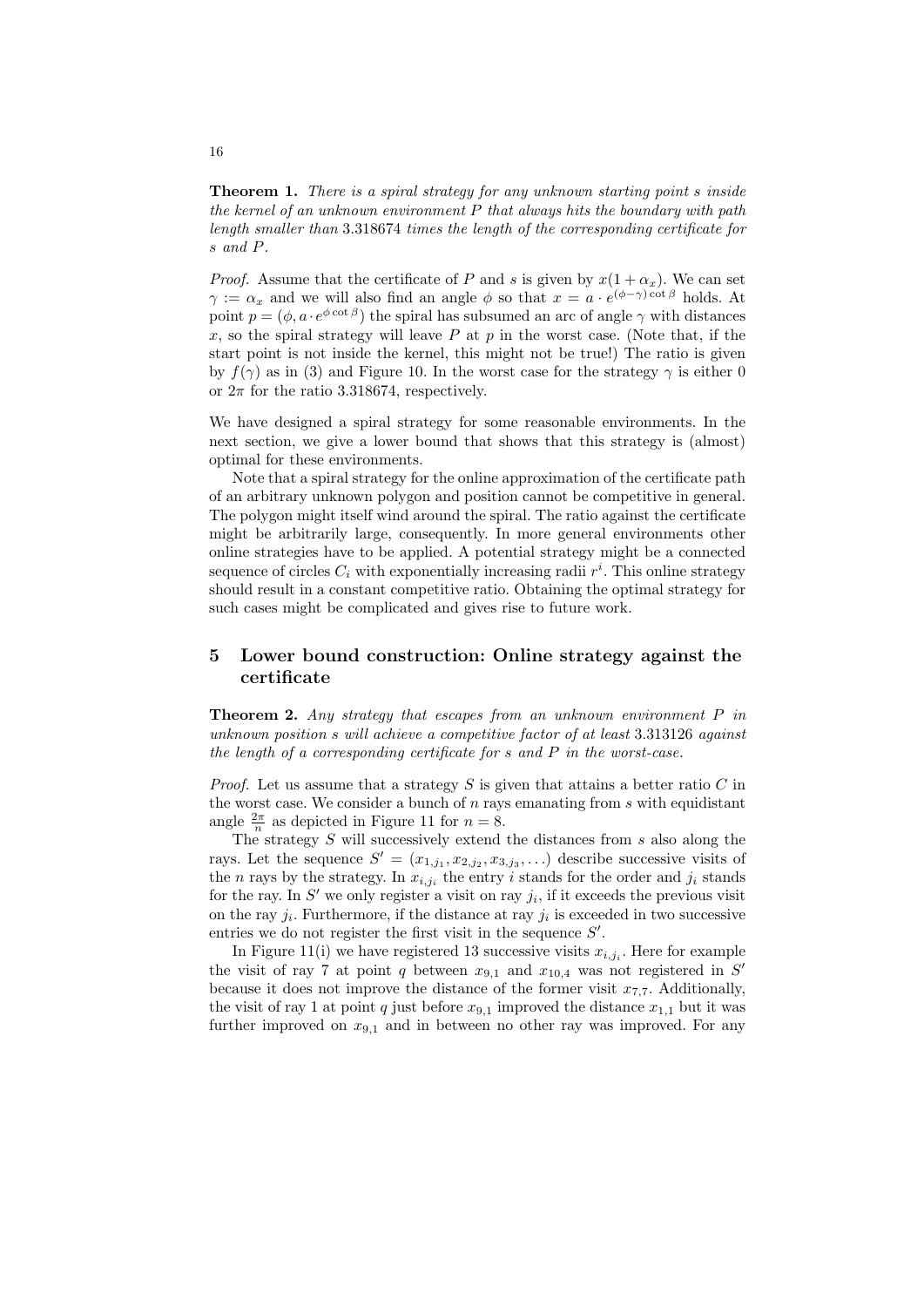

<span id="page-16-0"></span>Fig. 11. i) The strategy S results in a sequence S' that represents the visits on n rays successively. There will be a next entry  $x_{i,j_i}$  if the strategy exceeds the distance on ray  $j_i$ . For two successive extensions on the same ray only the last entry is registered in S'. For the subsequence  $S'_{13} = (x_{1,1}, x_{2,2}, \ldots, x_{13,5})$  there will be a last visit on each ray, a minimal distance  $x_m = x_{8,8}$  on ray 8 and a maximal distance  $x_M = x_{11,3}$  on ray 3. These values gives rise to the construction of certificates for S as sketched by the polygons  $P_1$  and  $P_2$ . There are polygons  $P_1$  and  $P_2$  with certificates  $x_M(1 + \frac{2\pi}{n})$  and  $x_m(1+2\pi)$  and so far S has not been escaped from neither  $P_1$  nor  $P_2$ . In  $S'_{13}$  the direct distance between two successive points, for example  $x_{9,1}$  and  $x_{10,4}$ , is shorter than the original path length on S and we can further shorten the distance by assuming that  $x_{10,4}$  is on the neighbouring ray as depicted by  $x'_{10,4}$ . ii) We sort the entries of  $S'_{k}$  into a sequence  $X_k$  and visit the rays in increasing distance and periodic order. The path length of  $X_k$  is not larger than the original path length of  $S_k$  and the corresponding certificates for the maximal and minimal value  $x'_M = x_M$  and  $x'_m > x_m$  are not smaller. Thus, the sum of the corresponding ratios gives a lower bound for the sum of the original ratios.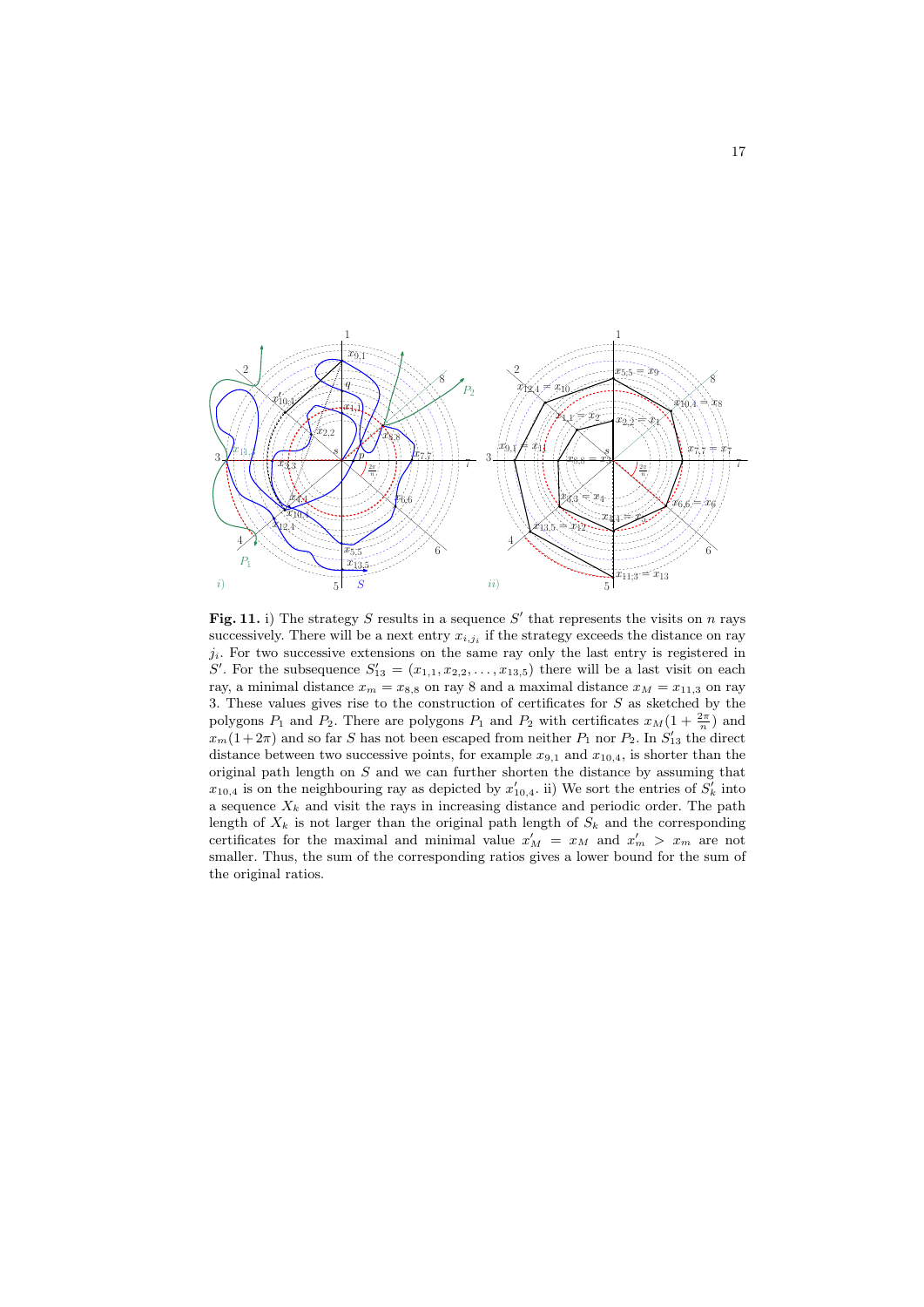continuous strategy S we will find such an infinite sequence S'. Let  $x_{i,j_i}$  denote the visit and also the distance to the starting point s.

Let us assume that we stop the strategy S at of some ray  $j_k$  where the distance was just exceeded on ray  $j_k$ , so S' has k steps. Let  $S_k$  denote the substrategy of S and  $S'_{k}$  the corresponding subsequence. There will be at least two ratios for  $S_k$  that correspond to values of  $S'_k$  as follows. In  $S'_k$  we consider the last visits on each ray which gives the corresponding maximal visited distance to s for each ray. There will be an overall maximal distance  $x<sub>M</sub>$  on some ray  $M_j$  and a minimal distance  $x_m$  on some other ray  $m_j$ . In Figure [11\(](#page-16-0)i) we have stopped the strategy  $S$  at  $x_{13,5}$  on ray 5 and in  $S'_{13}$  the minimal distance for the last round is given by  $x_m = x_{8,8}$  on ray 8 and the maximal distance is given by  $x_M = x_{11,3}$  on ray 3.

We can construct polygons  $P_1$  and  $P_2$  so that  $x_M(1 + \frac{2\pi}{n})$  is a certificate for  $P_1$  and  $x_m(1+2\pi)$  is a certificate for  $P_2$ . In the first case all other rays have been visited with depth smaller or equal to  $x_M$  and we build a polygon  $P_1$ outside  $S_k$  that visits any ray at  $x_M - \epsilon$  and ray  $M_j$  at  $x_M$ . This means that a circular strategy with  $x_M$  and an arc of length  $x_M \frac{2\pi}{n}$  will be sufficient and gives the certificate for  $P_1$  (or at least an upper bound for the certificate of  $P_1$ ). See for example the polygon  $P_1$  sketched in Figure [11\(](#page-16-0)i) for the maximal visit  $x_M = x_{13,5}$ . On the other hand for the minimal value  $x_m$  we construct a polygon  $P_2$  that hits  $x_m$  on ray  $m_j$  but runs arbitrarily far away from  $S_k$  in any other direction. Thus,  $x_m(1+2\pi)$  gives the certificate (or at least an upper bound for the certificate of  $P_2$ ). See for example the polygon  $P_2$  sketched in Figure [11\(](#page-16-0)i) for the minimal visit  $x_m = x_{8,8}$ . We do not expect that  $S_k$  has already detected these polygons but S finally will. So the ratio of the path length  $|S_k|$  over  $x_m(1+2\pi)$ and also the ratio of the path length  $|S_k|$  over  $x_M(1 + \frac{2\pi}{n})$  give lower bounds for the strategy  $S$ . Note that the half of the sum of the two ratios cannot exceed  $C$ because otherwise at least one has to be greater than C.

For any such stop we will sort the values of  $S'_{k}$  in a sequence  $X_{k}$  and we will visit the n rays in a monotone and periodic way by sequence  $X_k$  connecting the points by line segments; see Figure [11\(](#page-16-0)ii). We can prove that the overall path length of  $X_k$  cannot be larger than  $|S_k|$ .

This can be seen as follows. Successively visiting the points of  $S'_{k}$  in a polygonal chain is already a short cut for  $S_k$ . This polygonal path for  $S'_k$  might move between two successive values  $x_{i,j_i}$  to  $x_{i+1,j_{i+1}}$  where  $j_i$  and  $j_{i+1}$  are not neighbouring rays. In this case we can further short cut the length of the chain of  $S'_{k}$  by just counting a movement from  $x_{i,j_i}$  to the distance  $x_{i+1,j_{i+1}}$  on one of the directly neighbouring rays. For example in Figure [11\(](#page-16-0)i) the segment from  $x_{9,1}$  and  $x'_{10,4}$  improves the path length from  $x_{9,1}$  and  $x_{10,4}$  but passes ray 2 and 3. We only count the distance between  $x_{9,1}$  and  $x'_{10,4}$  on the neighbouring ray which further improves the length. This means that for a lower bound on the overall path length we can also consider a path that visits two neighbouring rays with angle  $\frac{2\pi}{n}$  successively from one to the other with the corresponding depth values  $x_{i,j_i}$  stemming from  $S'_k$ . By triangle inequality it can be shown that the shortest path that visit all the depth of a sequence  $S'_{k}$  on two rays by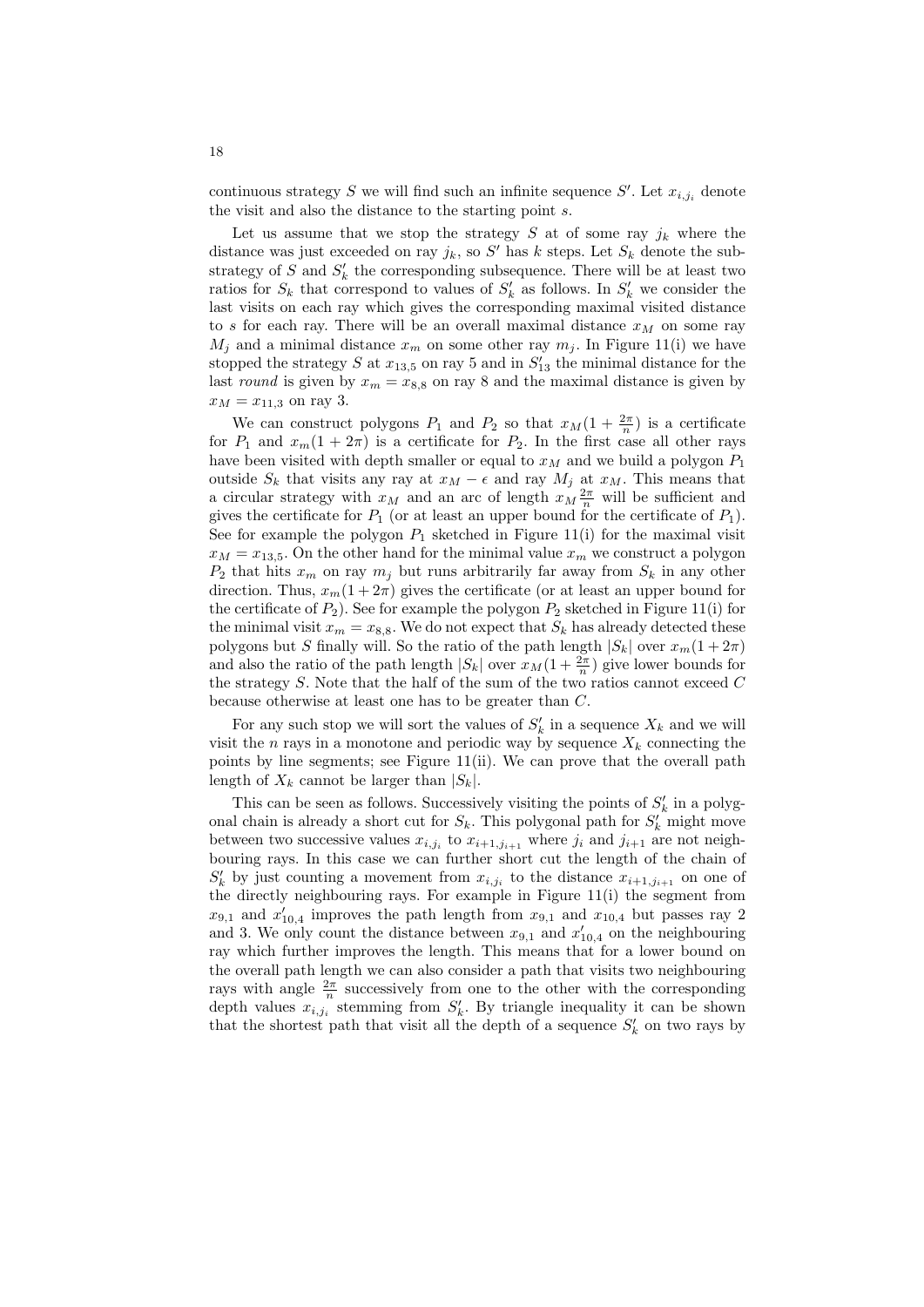changing from one ray to the other in any step, visits the two rays successively in an increasing order. A similar argument was applied by one author of this article in [\[20\]](#page-23-15) where a detailed proof of this property is given in the Appendix of [\[20\]](#page-23-15). Finally, we can rearrange the path of  $S'_{k}$  to a path that visits the rays in a periodic and monotone way.

Altogether, we have translated the strategy  $S_k$  in a discrete strategy  $X_k =$  $(x_1, x_2, \ldots, x_k)$  with k entries on n rays that visit the rays in a periodic order such that  $x_i$  visits ray i mod n and with overall shorter path length; see Figure [11\(](#page-16-0)ii). Consider the corresponding certificates of this new strategy in comparison to the original strategy. For the smallest value on the last round and the largest value on the last round we will obtain a certificate path  $x_k(1 + \frac{2\pi}{n})$  which is the same for the previous maximal value  $x_M = x_k$  and a certificate path  $x_{k-n+1}(1+2\pi)$ which is never smaller than  $x_m(1+2\pi)$  for the minimal value  $x_m \leq x_{n-k+1}$ . The minimal value can only increase since we sorted the values of  $S'_{k}$ . For example in Figure [11\(](#page-16-0)ii) we have  $k = 13$  and the minimal value in the last round is given by  $x_6 = x_{6,6}$  which is larger than  $x_m = x_{8,8}$ . Altogether, the sum of these two ratios in the periodic and monotone setting is always smaller than the sum of the ratios in the original setting.

Finally, we would like to find a periodic and monotone strategy that optimizes the sum of exactly such ratios in this discrete version. This optimal strategy will perform at least as good as any strategy obtained by the above reconstruction. Thus, the optimal value for the sum is a lower bound for the sum of two ratios in the original setting.

For optimizing the sum for an arbitrary strategy we use an infinite sequence of values  $X = (x_1, x_2, ...)$  and we define the following functionals

$$
F_k^1(X) = \frac{\sum_{i=1}^{k-1} \sqrt{x_i^2 - 2\cos\left(\frac{2\pi}{n}\right) x_i x_{i+1} + x_{i+1}^2}}{x_k (1 + \frac{2\pi}{n})}
$$
(4)

and

$$
F_k^2(X) = \frac{\sum_{i=1}^{k-1} \sqrt{x_i^2 - 2\cos\left(\frac{2\pi}{n}\right) x_i x_{i+1} + x_{i+1}^2}}{x_{k-n+1}(1+2\pi)}\tag{5}
$$

that represent the ratios. We are looking for a sequence  $X$  so that

$$
\inf_{Y} \sup_{k} F_{k}^{1}(Y) + F_{k}^{2}(Y) = D \text{ and } \sup_{k} F_{k}^{1}(X) + F_{k}^{2}(X) = D
$$

holds which shows that  $D$  is the best sum ratio that we can achieve.

Optimizing such discrete functionals can be done by the method proposed by Gal; see also Gal [\[13,](#page-23-17)[14\]](#page-23-1), Alpern and Gal [\[1\]](#page-22-0), and an adaption of Schuierer [\[24\]](#page-23-18). It is shown that under certain prerequisites there will be an optimal exponential strategy  $x_i = a^i$ . The main requirement is that the functional has to fulfil a unimodality property. This means that the piecewise sum of two strategies  $X$ and Y is never worse than one of the single strategies. This should also hold for a scalar multiplication of a single strategy. So any linear combination of strategies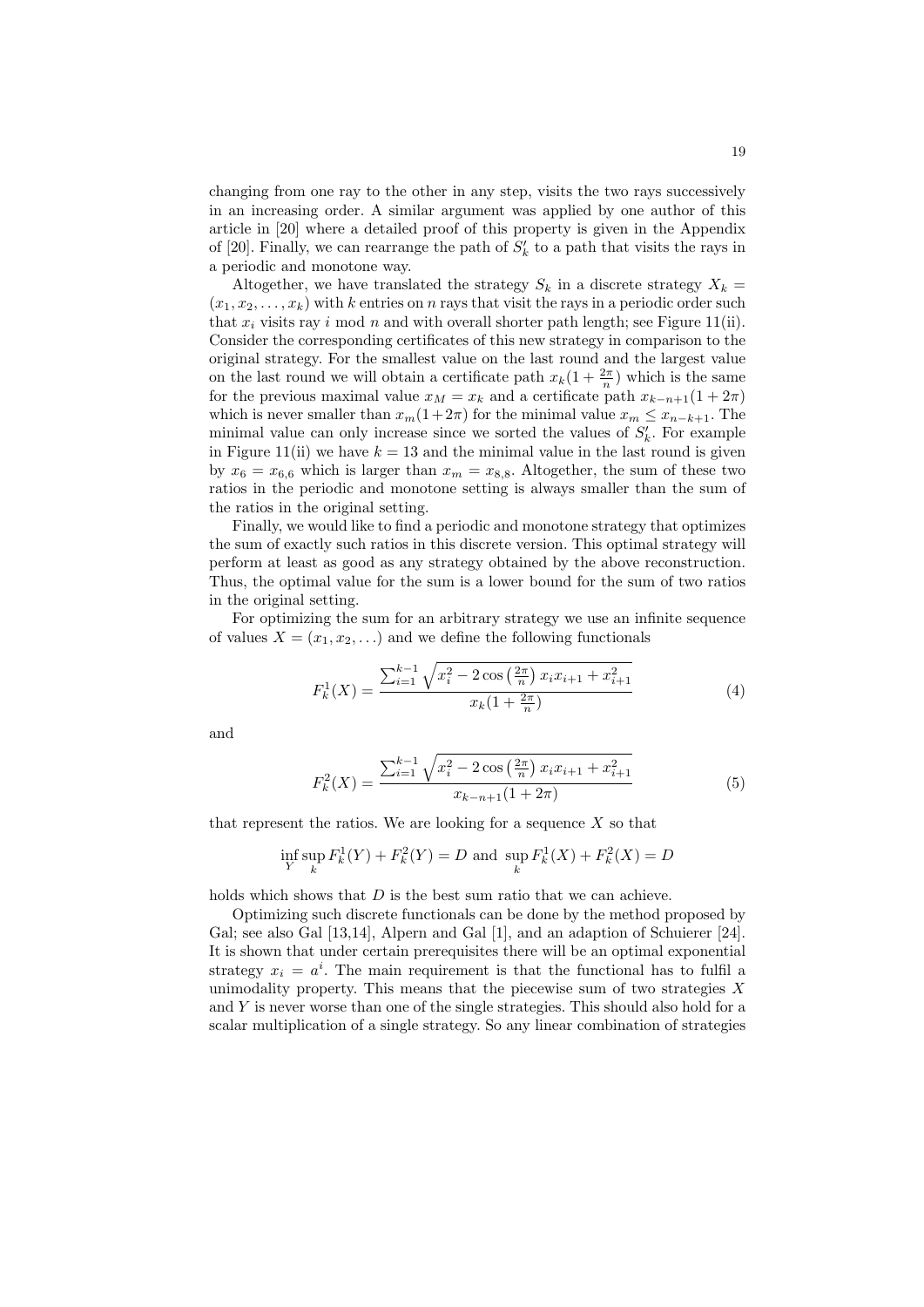that are bounded by a constant will remain bounded by the maximal bound. The proof of Gal shows that in this case we can always combine bounded strategies so that we finally get arbitrarily close to an exponential strategy that has the same bound; see the full proof of Gal in [\[14\]](#page-23-1) Appendix 2, Theorem 1.

We can easily show that the requirements for the main Theorem of Gal are fulfilled for both functionals  $F_k^1(X)$  and  $F_k^2(X)$ . For a similar functional a detailed proof of this property was given in the Appendix of [\[20\]](#page-23-15).

Now let us assume that we have an optimal strategy  $X$  for the sum, say  $F_k^1(X) + F_k^2(X)$ . This means that both functionals will also be bounded by constants  $D_1$  and  $D_2$  w.r.t. X. We make use of linear combination of X but apply them independently to the functionals  $F_k^1(X)$  and  $F_k^2(X)$ . The Theorem of Gal shows that we will get arbitrarily close to an exponential strategy  $x_i = a^i$ that is not worse than X for both  $F_k^1(X)$  and  $F_k^2(X)$ . This means that  $x_i = a^i$ is also not worse than  $X$  for the sum functional.

Altogether, it is allowed to search for the best strategy  $x_i = a^i$  and we have to optimize

<span id="page-19-0"></span>
$$
\frac{\sum_{i=1}^{k-1} \sqrt{a^{2i} - 2\cos\left(\frac{2\pi}{n}\right) a^{2i+1} + a^{2i+2}}}{a^k (1 + \frac{2\pi}{n})} + \frac{\sum_{i=1}^{k-1} \sqrt{a^{2i} - 2\cos\left(\frac{2\pi}{n}\right) a^{2i+1} + a^{2i+2}}}{a^{k-n+1} (1 + 2\pi)}
$$

$$
\Leftrightarrow \sum_{i=1}^{k-1} a^i \left( \frac{\sqrt{1 - 2\cos\left(\frac{2\pi}{n}\right) a + a^2}}{a^k (1 + \frac{2\pi}{n})} \right) + \sum_{i=1}^{k-1} a^i \left( \frac{\sqrt{1 - 2\cos\left(\frac{2\pi}{n}\right) a + a^2}}{a^{k-n+1} (1 + 2\pi)} \right). (6)
$$

For Equation [\(6\)](#page-19-0) we resolve the geometric serie part and simplify the expression to the minimization of

$$
g_n(a) := \frac{1}{a-1} \left( \frac{\sqrt{1 - 2\cos\left(\frac{2\pi}{n}\right)a + a^2}}{(1 + \frac{2\pi}{n})} \right) + \frac{a^{n+1}}{a-1} \left( \frac{\sqrt{1 - 2\cos\left(\frac{2\pi}{n}\right)a + a^2}}{(1 + 2\pi)} \right) (7)
$$

We minimize Equation  $(6)$  by numerical means. For any number of rays n a minimal value of  $g_n(a)$  gives a lower bound on the sum of two ratios in the original problem. So we can choose n as large as we want. We minimize  $g_n(a)$ by numerical means using Maple. For example for  $n = 28000000000$  we obtain  $a = 1.0000000006809...$  and  $g(a) = 6.62521...$  This means that for an arbitrary strategy of the original problem there will always be at least one ratio larger than  $\frac{6.6252}{2} = 3.313126$  which finishes the proof.

## 6 Conclusion

We have introduced a new, simple and intuitive performance measure for the comparison against an online escape path for an unknown environment. The measure outperforms the (few) known ultimate optimal escape paths of convex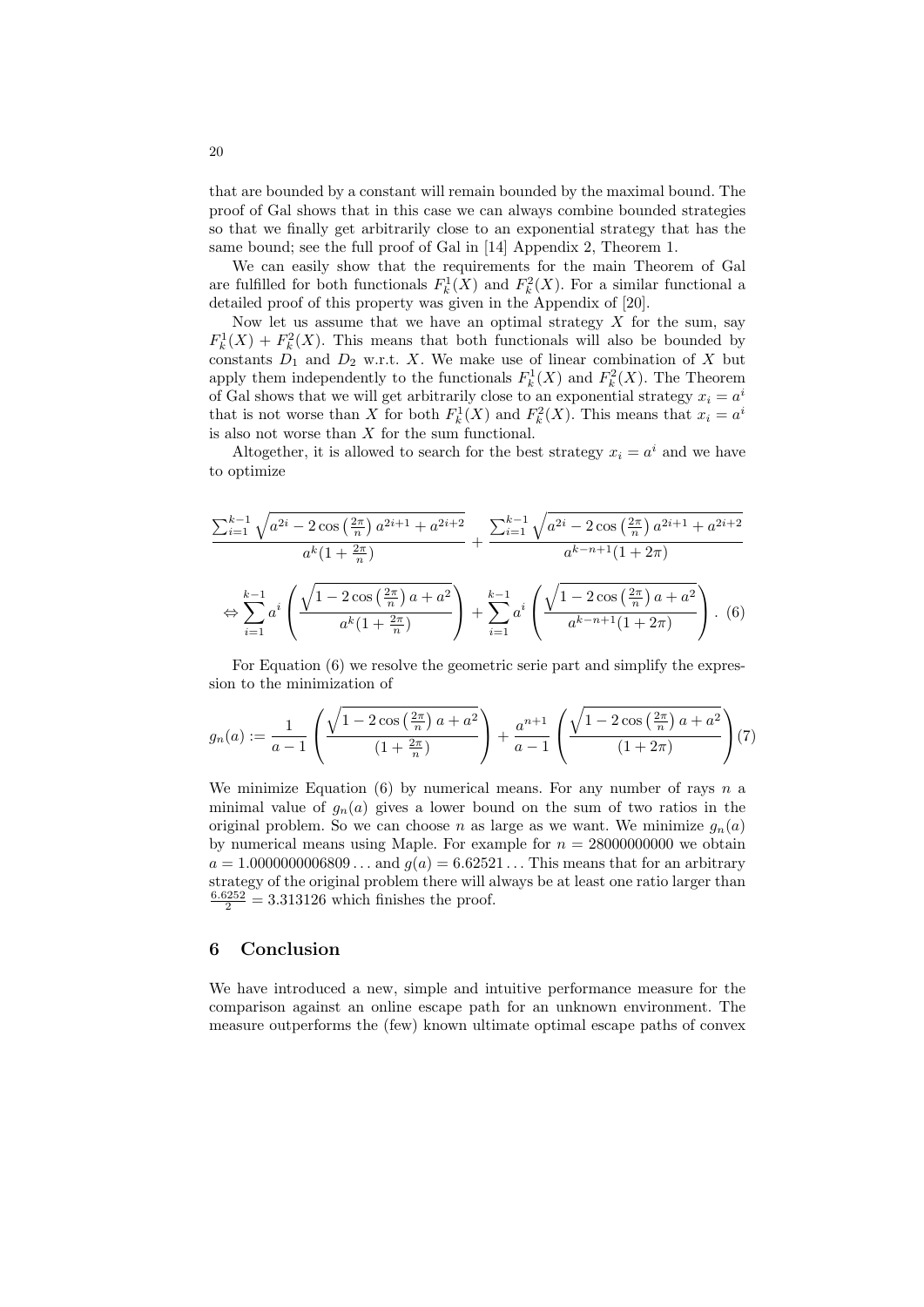environments and is also sort of a generalization of a discrete list searching approach by Kirkpatrick.

For a more general class of environments, we presented an online spiral strategy that approximates the measure within an (almost) optimal factor of  $\approx$  3.318674. Different to classical results, the spiral optimizes against two extremes. It was shown that the factor is almost tight by constructing a lower bound that also holds for arbitrary environments. This is one of the very few cases, where the optimality of spiral search is verified.

Future work might consider randomization. Additionally, it will be helpful to prove the strong conjecture that the certificate path is indeed always better than the shortest escape path for all environments (even when the best the escape path is not known).

Acknowledgements: We would like to thank all anonymous referees for their helpful comments and suggestions.

# A Appendix

#### <span id="page-20-0"></span>A.1 Efficient computation of the certificate

In the following, we describe an efficient algorithm to compute  $\Pi_s$  for  $s \in P$ . We assume that  $P$  is bounded by  $n$  line-segments. Each segment is defined by two points  $p_i, p_{i+1}$  in the plane. Thus, the overall number of points is  $n+1$ . The algorithm proceeds in two phases. At first, candidates for  $\Pi_s$  are computed. For a given radius x, those candidates have a maximum arc  $\alpha_x$  in the corresponding direction. The length of such a candidate can be described as a function of the radius  $x$ . In a second phase, an efficient algorithm for computing the upper envelope is applied to these functions to obtain the overall shortest path  $\Pi_s$ .

For reasons of simplicity, we assume that a candidate path intersects with the border of P two times. If  $\alpha_x$  equals zero or  $2\pi$ , both intersections are identical. Since we know that a candidate can be described by two segments, we consider its length. Each segment  $s_i$  is part of the line  $l_i: \{p_i + t \cdot \overline{p_i p_{i+1}} | t \in \mathbb{R} \}$ . We denote  $d_i$ the shortest distance from s to a segment  $s_i$  and  $\angle l_i l_j$  the positive angle between both line segments in the direction of s. Moreover, we denote  $[x^{\text{-}};x^{\text{+}}] \subset \mathbb{R}$  the existence interval for which the candidate path actually intersects both segments on  $l_i$  and  $l_j$  at the same time. This allows us to express  $\alpha_x$  as a function of x

$$
\alpha_x = \pi - \measuredangle l_i l_j \pm \left(\arccos\left(\frac{d_i}{r}\right) + \arccos\left(\frac{d_j}{r}\right)\right) \qquad \text{for } x \in \left[x^-; x^+\right].
$$

There will not be a candidate path for every pair of segments. As we show in the following, the number of such paths is linear, indeed. We also show how all candidate paths can be computed efficiently.

Lemma 1. All candidates for the shortest certificate path can be constructed in  $O(n \cdot \log n)$  deterministic time. The overall number is bounded by  $O(n)$ .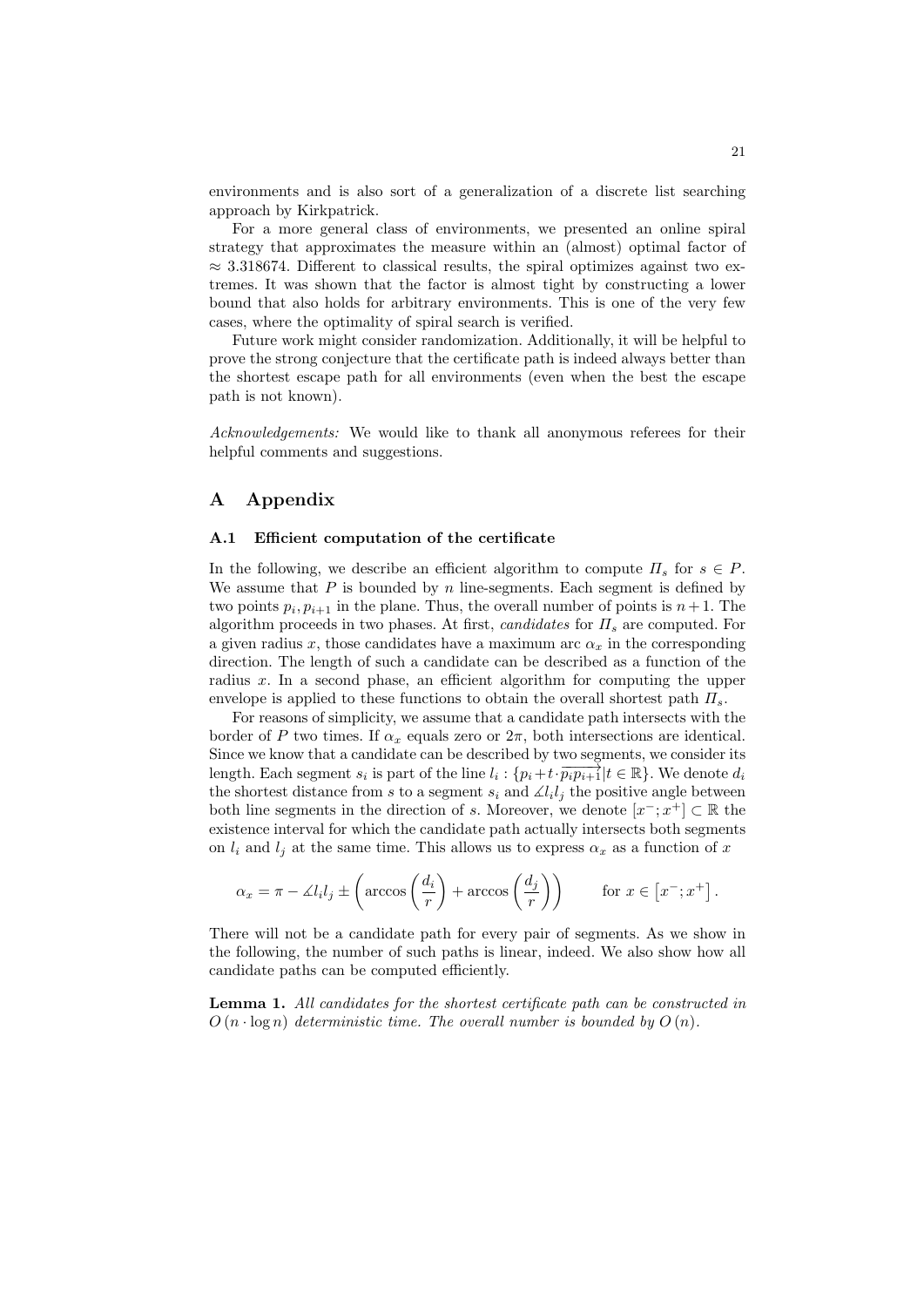*Proof.* To compute all candidates, we sweep out the region  $P$  with a circle  $C$  of expanding radius  $x$  around  $s$ . Initially, we consider the candidate path touching the segment closest to s. This path always exists and has  $\alpha_x = 2\pi$ . In the course of the sweep algorithm, the radius  $x$  of  $C$  expands. Until no other point of the bound of  $P$  lies on or in, the initial candidate path is the only one. However, when the circle reaches a segment, the current candidate path also reaches its corresponding existence interval. Depending on how  $C$  meets the segment, there are three possible type of events; see Figure [12](#page-22-7) on the left.

- 1. C meets  $p_i$  and both neighbouring segments (including  $p_{i-1}$  and  $p_{i+1}$ ) lie inside C. Then, the current candidate path in this direction degenerates to a straight line. We can set  $x^+$  of the candidate path to the current radius of C. The total number of candidates does not change for this event.
- 2. It may also be the case that C meets  $p_i$  so that exactly one of the neighbouring segments lies inside (while the other outside) the circle. Again, the candidate path reaches  $x^+$ , as he will no longer intersect with the inner segment. However, there emerges a (single) new candidate path with one intersection on the segment  $(p_i, p_{i+1})$  and the second intersection with the same segment as the current candidate. For this new candidate, we set  $x^-$  to the current radius of C. Obviously, the total number of candidates increases by one.
- 3. The third type of event embraces two cases. Either C meets  $p_i$  so that both neighbouring segments lie outside the circle. Or the circle gets tangential to a segment  $(p_i, p_{i+1})$ . Both cases involve the creation of two new candidate paths and the limitation of the existence interval of the candidate path in the current direction. The total number of candidates increases by exactly two.

Each type of event involves that one point (or segment) lies on (gets tangential to) the expanding sweep circle  $C$ . Afterwards, the point lies inside  $C$ - a segment will never get tangential to  $C$ , again. As the number of points and segments that define P is linear, the number of events is  $O(n)$  for each type of event and all together. This has two consequences.

On the one hand, the sweep algorithm terminates after all  $O(n)$  events have been handled. No additional events are created through the course of the algorithm. This gives the running time, as the events have to be handled ordered by  $x$  increasing.

On the other hand, each event involves the creation of at most two additional paths; see Figure [12.](#page-22-7) Thus, the overall number of candidate paths is bounded by  $O(n)$ .

The length of a candidate path defines a function of a real value  $x$  on an existence interval  $[x^{-};x^{+}]$ . We extend each of these functions to functions over R by adding a half-line to each end. These half-lines can be chosen to run in parallel to all other additional half-lines. As each length function has a unique maximum or minimum, we can choose the half-lines in a way that they do not intersect more than once with another function. Then, we compute the upper envelope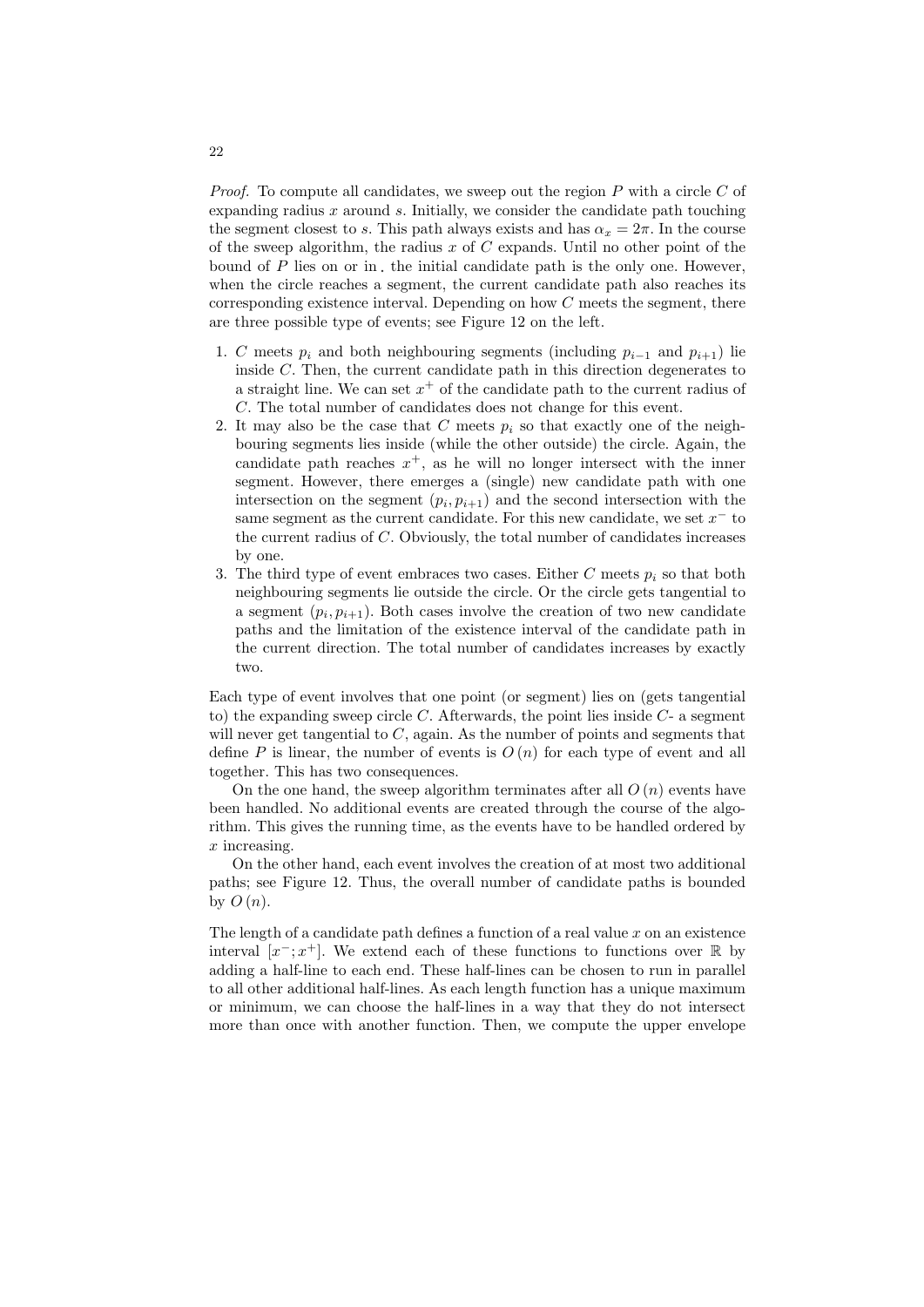

<span id="page-22-7"></span>Fig. 12. The figure of on the left shows the different type of events, which may occur when the dashed sweep touches a segment of  $R$ . The figure on the right plots the length of several candidate paths as functions of the radius x. At each event  $r_i$ , the overall number of candidate paths increases at most by two.

of no more than  $O(n)$  curves. Two such curves can intersect only t times for some constant  $t$ . Thus, the overall upper envelope of all curves has complexity  $O(\lambda_{t+2}(n))$  (almost linear!) and can be computed in  $O(\lambda_{t+2}(n) \log n)$ ; see also Sharir and Agarwal [\[21\]](#page-23-19).

Having computed the upper envelope of all segments, we check each part of the envelope for a minimum. After  $O(\lambda_{t+2}(n))$  such checks, we obtain the certificate path.

**Lemma 2.** The certificate  $\Pi_s$  of a polygon P with n edges and a starting point  $s \in P$  can be computed in  $O(\lambda_{t+2}(n) \log n)$  time for some constant t.

# References

- <span id="page-22-0"></span>1. Steve Alpern and Shmuel Gal. The Theory of Search Games and Rendezvous. Kluwer Academic Publications, 2003.
- <span id="page-22-4"></span>2. R. Baeza-Yates, J. Culberson, and G. Rawlins. Searching in the plane. Inform. Comput., 106:234–252, 1993.
- <span id="page-22-1"></span>3. Richard Bellman. Minimization problem. Bull. Amer. Math. Soc., 62(3):270, 1956.
- <span id="page-22-2"></span>4. A. S. Besicovitch. On arcs that cannot be covered by an open equilateral triangle of side 1. The Mathematical Gazette, 49(369):pp. 286–288, 1965.
- <span id="page-22-6"></span>5. Timothy M. Chan and Alexander Golynski and Alejandro Lopez-Ortiz and Claude-Guy Quimper. Curves of Width One and the River Shore Problem. Proceedings of the 15th Canadian Conference on Computational Geometry, pages 73–75, 2003.
- <span id="page-22-3"></span>6. P. Coulton and Y. Movshovich. Besicovitch triangles cover unit arcs. Geometriae Dedicata, 123(1):79–88, 2006.
- <span id="page-22-5"></span>7. Andrea Eubeler, Rudolf Fleischer, Tom Kamphans, Rolf Klein, Elmar Langetepe, and Gerhard Trippen. Competitive online searching for a ray in the plane. In Sándor Fekete, Rudolf Fleischer, Rolf Klein, and Alejandro López-Ortiz, editors, Robot Navigation, number 06421 in Dagstuhl Seminar Proceedings, 2006.